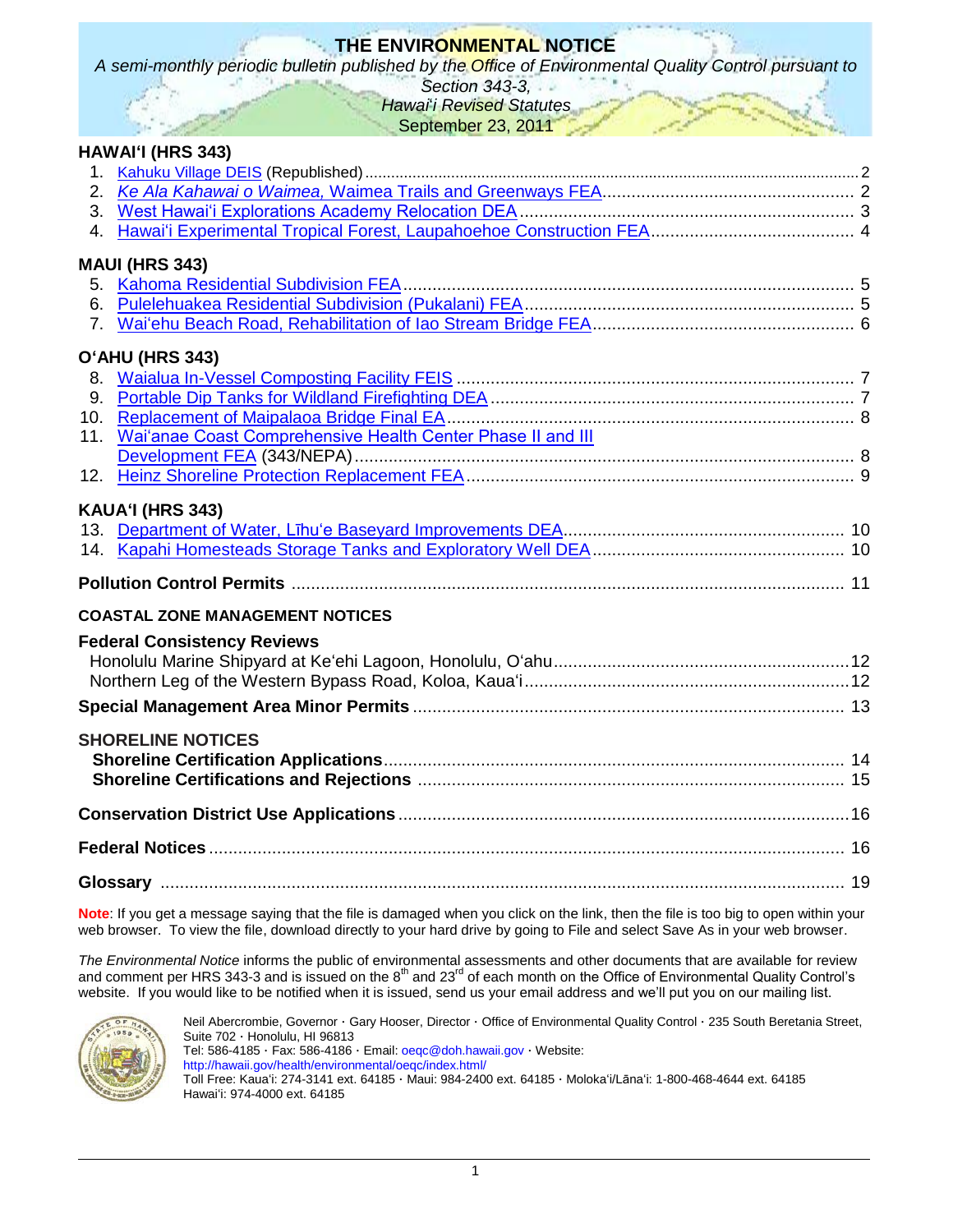### **HAWAIʻI (HRS 343)**

|                    | 1. Kahuku Village Draft EIS (Republished) Volume 2 & Volume 3                            |                                                        |
|--------------------|------------------------------------------------------------------------------------------|--------------------------------------------------------|
| Island:            | Hawai'i                                                                                  |                                                        |
| <b>District:</b>   | Kaʻū                                                                                     |                                                        |
| TMK:               | $(3)$ 9-2-001:072                                                                        | Kahaluu-Keauhoulo o Honali<br>Captain o Honaunau-Napor |
| <b>Permits:</b>    | County General Plan amendment, State Land Use                                            |                                                        |
|                    | District Boundary Amendment, Zone Change, Special                                        | Project<br>laalehu                                     |
|                    | Management Area Permit, Subdivision Approval, Plan                                       | Location                                               |
|                    | Approval, NPDES Permit, Grading and Building Permits                                     |                                                        |
| <b>Applicant:</b>  | Nani Kahuku Aina, LLC, 99-1324 Koaha Place, Aiea, Hawai'i 96701. Contact: Ms.            |                                                        |
|                    | Katherine Peroff, Vice President, (808) 487-1445                                         |                                                        |
| <b>Approving</b>   |                                                                                          |                                                        |
| Agency:            | County of Hawai'i Planning Department, 101 Pau'ahi Street, Suite 3, Hilo, Hawai'i 96720. |                                                        |
|                    | Contact: Ms. Bobby Jean Leithead Todd, (808) 961-8288                                    |                                                        |
| <b>Consultant:</b> | PBR Hawai'i, 1001 Bishop Street, ASB Tower, Suite 650, Honolulu, Hawai'i 96813.          |                                                        |
|                    | Contact: Mr. Thomas S. Witten, (808) 521-5631                                            |                                                        |
| <b>Status:</b>     | Statutory 45-day comment period; comments are due on November 6, 2011. Send              |                                                        |
|                    | comments to the Applicant, Approving Agency and the Consultant                           |                                                        |

Note: Availability of the Draft EIS was originally published in the August 8, 2011 edition of The Environmental Notice. This Draft EIS is being re-published because the comment and response letters received on the EIS Preparation Notice were inadvertently omitted from the electronic version on OEQC"s website and CD"s distributed dated "July 2011". Hard copies of the Draft EIS contained the comment and response letters. New CD"s dated "September 2011" will be distributed to agencies, organizations, and individuals who received a copy of the July 2011 CD. Hard copies are not being redistributed as they have not changed. Hard copies of the Draft EIS are available for public review at the Naʻalehu Public Library, Hilo Public Library, UH Hilo Library, State Main Library, and all Public Regional libraries.

The vision for Kahuku Village calls for balanced development, creating a community that respects and stewards the Site's natural and cultural resources. Revenue generating land uses will be balanced with and help to fund resource stewardship and preservation efforts. One of the cornerstones of Kahuku Village is the creation of the Kahuku Hawaiian Heritage Center (KHHC), a Hawaiʻi nonprofit corporation. KHHC will be empowered to steward and preserve the Site"s many resources. The KHHC also will formalize and perpetuate the research and education programs already conducted onsite, enable expansion of programs, and promote an awareness and appreciation for the many natural and cultural resources that the Kahuku *ahupua'a* possesses. Approximately 500-acres of land in the vicinity of Pōhue Bay will be dedicated to the Hawaiian Heritage Center (HHC), although it is anticipated that the KHHC will be entrusted to steward and protect significant natural and cultural resources throughout the Site.

Residential, commercial and visitor uses will be confined to a Mixed-Use Village in the makai portion of the Site. The Mixed-Use Village encompasses about 1,600 acres, exclusive of the HHC and Shoreline Conservation Area. Approximately 125-acres of land near Mamalahoa Highway adjacent to the Hawaiian Ocean View Ranchos development is proposed to be dedicated to State and County agencies for civic facilities. The balance of the site will remain as open space in the form of archaeological preserves, parks, trails, and other open space.

### **2.** *[Ke Ala Kahawai o Waimea](http://oeqc.doh.hawaii.gov/Shared%20Documents/EA_and_EIS_Online_Library/Hawaii/2010s/2011-09-23-FEA-Ke-Ala-Kahawai-O-Waimea-Trails-Greenways.pdf)***, Waimea Trails and Greenways Final EA (FONSI)**

| Island:   | Hawaiʻi               |
|-----------|-----------------------|
| District: | South Kohala          |
| TMK:      | Various/multiple TMKs |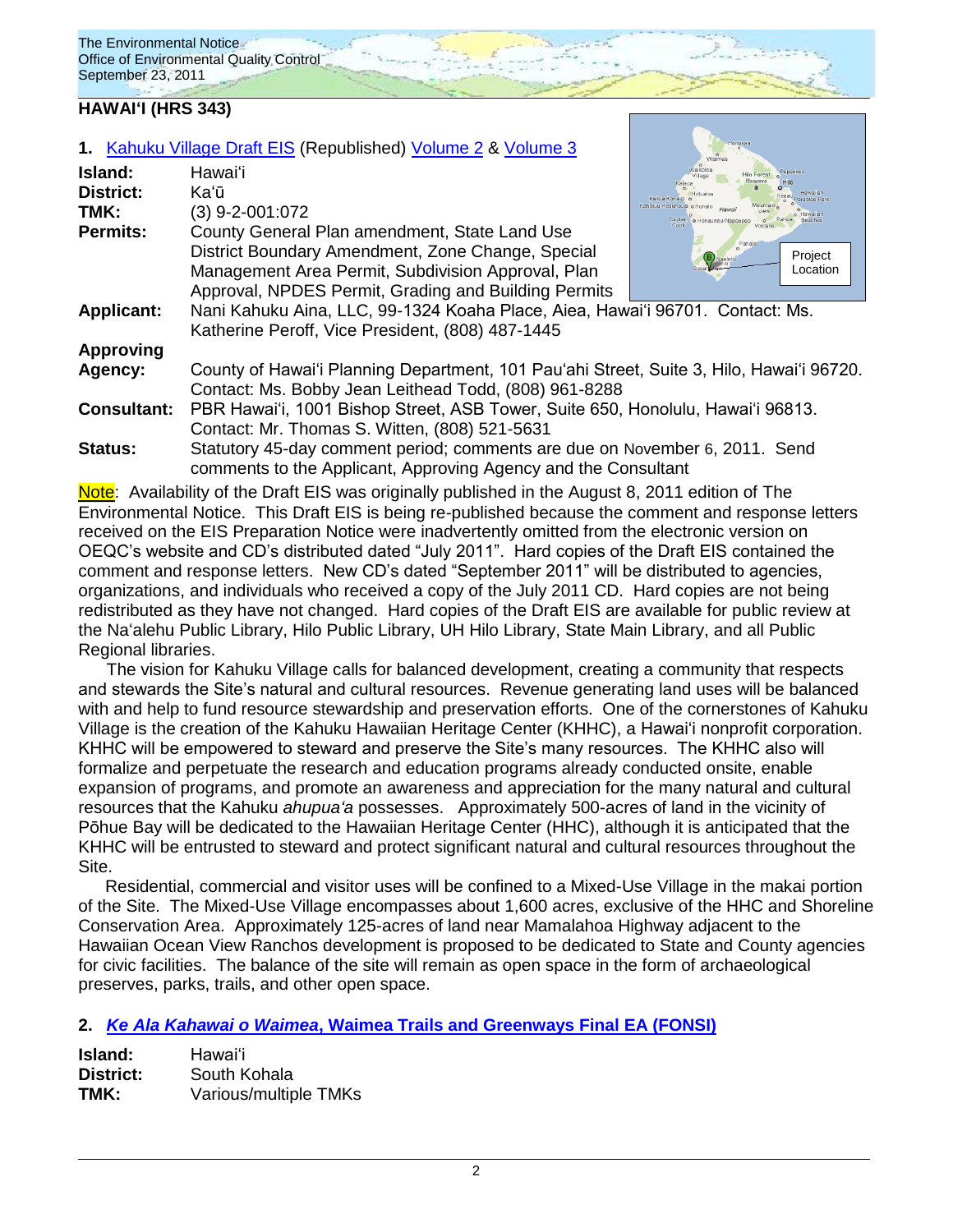| <b>Permits:</b>                | Department of the Army permit, Stream Channel          |  |
|--------------------------------|--------------------------------------------------------|--|
|                                | Alteration Permit, Section 401 WQC, NPDES              |  |
| <b>Proposing/Determination</b> |                                                        |  |
| Agency:                        | County of Hawai'i, Department of Parks and Recreation, |  |
|                                | 101 Pau'ahi Street, Suite 6, Hilo, Hawai'i 96720.      |  |
|                                | Contact: James Komata, (808) 961-8311                  |  |
| <b>Consultant:</b>             | Kimura International, Inc., 1600 Kapi'olani Boulevard, |  |
|                                | Suite 1610, Honolulu, Hawai'i 96814. Contact: Leslie   |  |
|                                | Kurisaki, (808) 944-8848                               |  |
| Status:                        | Finding of No Significant Impact (FONSI) determination |  |

The County of Hawaiʻi Department of Parks and Recreation (DPR) proposes a 4.8-mile long, multi-use path following the meandering path



PROJECT ARE

of Waikoloa Stream in Waimea, on the Island of Hawai"i. *Ke Ala Kahawai o Waimea*, or "the stream trail of Waimea," will be paved, vary from 10 to 12 feet in width, and be ADA-accessible for most of its length. The purpose of the project is to provide an alternative transportation facility connecting residences, businesses and schools. The path will provide a safe route for pedestrians, bicyclists and other nonmotorized modes of transportation, and enhance opportunities to exercise and enjoy nature. A separate equestrian trail could also be developed in the western-most section of the project corridor.

The idea for a greenway trail was initiated by the community over 15 years ago, and now has widespread support among Waimea residents, elected officials, and government agencies. The trail has been officially endorsed in several County and State planning documents.

*Ke Ala Kahawai o Waimea* will extend from Church Row in Waimea Town and head west alongside Waikōloa Stream, terminating at a future County park site on Kawaihae Road. Easements have already been secured from public and private landowners for most of the 4.8-mile route. Project impacts include construction-period dust and noise. There are up to 10 stream crossings along the route with bridges or culverts to be constructed. Permits and approvals will be required from the Department of the Army and State of Hawai'i for in-stream work. There will be no adverse impacts to water quality or stream biota. No threatened or endangered plants or animals will be adversely impacted by the project.

Archaeological field inspections have confirmed that due to past urbanization, there are no remaining historic properties along most of the route. However, the western-most section of the trail still contains agriculture and habitation sites from the pre and post-contact eras. Archaeological inventory surveys will be performed as appropriate as the trail segments are planned and developed, and appropriate mitigation will be identified.

## **3. [West Hawai'i Explorations Academy Relocation Draft EA](http://oeqc.doh.hawaii.gov/Shared%20Documents/EA_and_EIS_Online_Library/Hawaii/2010s/2011-09-23-DEA-West-Hawaii-Explorations-Academy.pdf)**

| Island:<br><b>District:</b><br>TMK:<br><b>Permits:</b> | Hawai'i<br>North Kona<br>(3rd. Div.) 7-3-043:083<br>Building Division Approval and Building Permit, Grading<br>Permit, Planning Department Plan Approval, Special<br>Management Area Permit, National Pollutant Discharge<br>Elimination System Permit, Chapter 6e Historic Sites<br>Clearance, Chapter 6e Historic Sites Clearance (as<br>applicable) | Island of Haw |
|--------------------------------------------------------|--------------------------------------------------------------------------------------------------------------------------------------------------------------------------------------------------------------------------------------------------------------------------------------------------------------------------------------------------------|---------------|
| <b>Applicant:</b>                                      | West Hawai'i Explorations Academy, 73-4460 Queen Ka'ahumanu Highway, #105,<br>Kailua-Kona, Hawai'i 96740. Contact: Ken Melrose, (808) 345-0854                                                                                                                                                                                                         |               |
| <b>Approving</b>                                       |                                                                                                                                                                                                                                                                                                                                                        |               |
| Agency:                                                | Natural Energy Laboratory of Hawai'i Authority NELHA, 73-4460 Queen Ka'ahumanu<br>Highway, #101, Kailua-Kona, Hawai'i 96740-2637.<br>Contact: Jeff Nichols, (808) 327-9585                                                                                                                                                                             |               |
| <b>Consultant:</b>                                     | Geometrician Associates, P.O. Box 396, Hilo, Hawai'i 96721. Contact: Ron Terry, (808)<br>969-7090                                                                                                                                                                                                                                                      |               |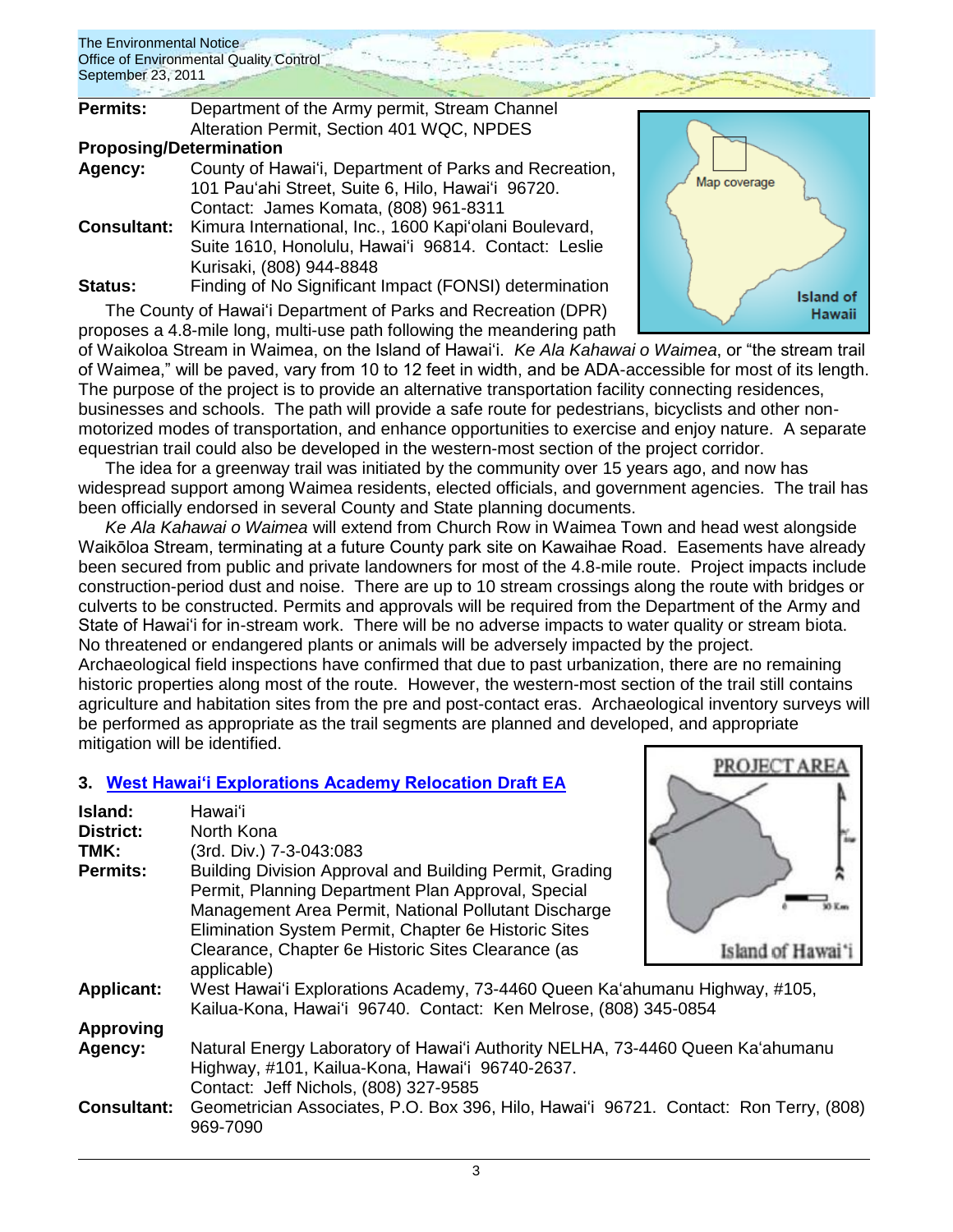**Status:** Anticipated Finding of No Significant Impact. 30-day comment period begins; comments are due on October 22, 2011. Send comments to the Applicant and the Consultant

The West Hawai'i Explorations Academy (WHEA) proposes to relocate its campus within the Natural Energy Laboratory of Hawai'i Authority (NELHA) from a shoreline property to a more suitable site away from the Kona International Airport and outside the tsunami evacuation zone. The new site will be in an area of NELHA with access to the seawater that forms the basis of many of the hands-on scientific curriculum at the school. The permanent campus would allow for the eventual expansion from 195 to 300 students in the 7th to the 12th grades. The school will have solar hot water, a 10 kW photovoltaic system, xerophytic landscaping, and many other environmentally advanced features that both reduce energy use and serve for education in high technology, energy and environmental engineering, including alternative wastewater treatment technologies. Impacts include grading of the *pahoehoe* surface and associated minor impacts on sedimentation, dust, noise, and visual quality, all of which will be temporary and mitigated as feasible. No archaeological sites are present on or near the site. A few individuals of the relatively rare plant *maiapilo*, the designated school flower, are present on and surrounding the site. These plants will be salvaged as practical and *maiapilo* plants will be used for landscaping.

### **4. Hawaiʻi [Experimental Tropical Forest, Laupahoehoe](http://oeqc.doh.hawaii.gov/Shared%20Documents/EA_and_EIS_Online_Library/Hawaii/2010s/2011-09-23-FEA-Hawaii-Experimental-Laupahoehoe-Construction.pdf)  [Construction Final EA \(FONSI\)](http://oeqc.doh.hawaii.gov/Shared%20Documents/EA_and_EIS_Online_Library/Hawaii/2010s/2011-09-23-FEA-Hawaii-Experimental-Laupahoehoe-Construction.pdf)**

| Island:          | Hawai'i                                                                                                                                                                                                                                                                            |
|------------------|------------------------------------------------------------------------------------------------------------------------------------------------------------------------------------------------------------------------------------------------------------------------------------|
| <b>District:</b> | North Hilo                                                                                                                                                                                                                                                                         |
| TMK:             | 3rd/3-6-06: 14; 16; 37; 38; 39; 46; 47; 50; & 82                                                                                                                                                                                                                                   |
| <b>Permits:</b>  | US Army Corps of Engineers, Section 404, Clean Water<br>Act; State of Hawai'i Department of Health, National<br>Pollution Discharge Elimination System Permit; US Fish<br>and Wildlife Service, Informal Consultation on project<br>effects upon Threatened and Endangered Species |



## **Proposing/Determination**

- **Agency:** Department of Land and Natural Resources Land Division, 75 Aupuni Street, Room 204, Hilo, Hawaiʻi 96720. Contact: (808) 974-6203
- **Consultant:** Enterprise Technical Services, USDA Forest Service, Lolo National Forest, Building 24, Fort Missoula, Missoula, Montana 59804. Contact: John Slown, (406) 329-3749 **Status:** Finding of No Significant Impact (FONSI) determination

The Pacific Southwest Research Station in Hilo, Institute of Pacific Islands Forestry, USDA Forest Service proposes to develop a research and education facility near the recently established Hawaiʻi Experimental Tropical Forest (HETF). This facility would include construction of an educational pavilion, vault toilets, equipment storage space, and associated parking on lands leased from the Hawaiʻi Department of Land and Natural Resources (portion of TMK#360006046). Bunkhouse facilities to accommodate up to 30 visiting scientists or students, classroom space, storage areas, restrooms, a caretaker residence, and associated facilities would also be constructed or renovated on lands of the Forest Service (TMK #360006014, 360006016, & 360006082). An access route to the HETF proposed for this project would include approximately 0.7 miles of new road.

The direct, indirect, secondary and cumulative impacts associated with the project would be localized impacts to the visual environment within the immediate project vicinity. These would be mitigated on a larger scale by screening effects of vegetation and terrain. Other measurable impacts would be shortterm, occurring during the construction phase, such as soil disturbance, habitat displacement and increased noise. No significant impacts to any resource are anticipated. The issuance of a Finding of No Significant Impact for this project is anticipated.

The DEA for this project was published in the July 8, 2011, edition of *The Environmental Notice.*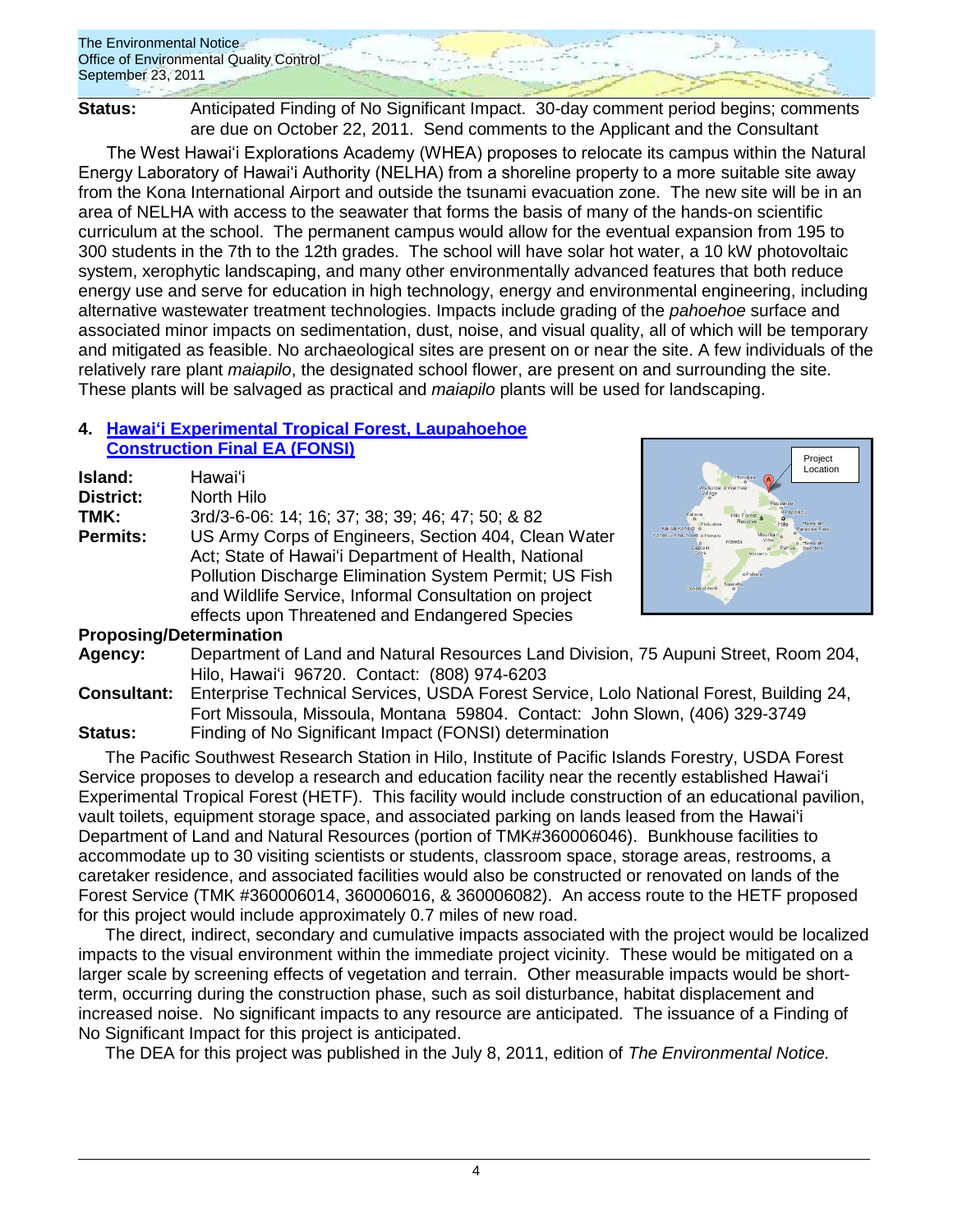## **MAUI (HRS 343)**

## **5. [Kahoma Residential Subdivision](http://oeqc.doh.hawaii.gov/Shared%20Documents/EA_and_EIS_Online_Library/Maui/2010s/2011-09-23-FEA-Kahoma-Residential-Subdivision.pdf) Final EA (FONSI)**

| Island:<br>District:<br>TMK: | Maui<br>Lahaina<br>$(2)4 - 5 - 010:005$                                                                                                                                                |                       |
|------------------------------|----------------------------------------------------------------------------------------------------------------------------------------------------------------------------------------|-----------------------|
| <b>Permits:</b>              | Section 201H-38, HRS County Approval; Section 201H-<br>38, HRS, District Boundary Amendment Approval;                                                                                  |                       |
|                              | National Pollutant Discharge Elimination System<br>(NPDES) Permit (as applicable); Subdivision Approval;<br>Construction Permits; Section 404 Department of Army                       | <b>AREA</b><br>OF MAP |
|                              | Permit (as applicable); Section 401 Water Quality Certification (as applicable); Coastal<br>Zone Management Consistency Approval (as applicable)                                       |                       |
| <b>Applicant:</b>            | West Maui Land Company, Inc., 33 Lono Avenue, Suite 450, Kahului, Hawai'i 96732.<br>Contact: Peter Martin, (808) 877-4202                                                              |                       |
| <b>Approving</b>             |                                                                                                                                                                                        |                       |
| Agency:                      | County of Maui, Department of Housing and Human Concerns, 2200 Main Street, One<br>Main Plaza Building, Suite 546, Wailuku, Hawai'i 96793.<br>Contact: Jo-Ann T. Ridao, (808) 270-7805 |                       |
| <b>Consultant:</b>           | Munekiyo & Hiraga, Inc., 305 High Street, Suite 104, Wailuku, Hawai'i 96793.<br>Contact: Gwen Ohashi Hiraga, (808) 244-2015                                                            |                       |
| Status:                      | Finding of No Significant Impact (FONSI) determination                                                                                                                                 |                       |

West Maui Land Company, Inc. proposes the development of a 68-lot Kahoma Residential Subdivision and related improvements on an approximate 16.7-acre parcel identified as TMK (2) 4-5- 010:005 in Lahaina, Maui, Hawaiʻi. The project includes 68 single-family residential lots ranging in size from approximately 5,000 square feet to 12,000 square feet and a neighborhood park. The project will satisfy the requirements of the Maui Residential Workforce Housing Policy (MRWHP) and will be developed in conjunction with Habitat for Humanity. Of the 68 single-family residential lots, ten (10) lots will be under the direction of Habitat for Humanity. All 68 lots will be in the affordable price range as defined by the MRWHP.

The County of Maui, Department of Housing and Human Concerns (DHHC)has determined that the proposed project is not anticipated to create any significant adverse impacts on the environment and that there are no significant cumulative or secondary impacts associated with the proposed action. Further, the DHHC has issued a Finding of No Significant Impact (FONSI) determination for the project.

### **6. [Pulelehuakea Residential Subdivision \(Pukalani\)](http://oeqc.doh.hawaii.gov/Shared%20Documents/EA_and_EIS_Online_Library/Maui/2010s/2011-09-23-FEA-Pulelehuakea-Residential-Subdivision.pdf) Final EA [\(FONSI\)](http://oeqc.doh.hawaii.gov/Shared%20Documents/EA_and_EIS_Online_Library/Maui/2010s/2011-09-23-FEA-Pulelehuakea-Residential-Subdivision.pdf)**

| Island:            | Maui                                                                                         |                       |
|--------------------|----------------------------------------------------------------------------------------------|-----------------------|
| <b>District:</b>   | Makawao                                                                                      |                       |
| TMK:               | (2) 2-3-008:036 (portion)                                                                    |                       |
| <b>Permits:</b>    | NPDES Permit (as required), Chapter 343, HRS,<br>Community Plan Amendment, Change in Zoning, | <b>AREA</b><br>OF MAP |
|                    | Subdivision Approval, Grading Permit, Building and                                           |                       |
|                    | <b>Construction Permits</b>                                                                  |                       |
| <b>Applicant:</b>  | KG Maui Development, LLC, 175 Paoakalani Avenue, Suite 300, Honolulu, Hawai'i 96815.         |                       |
|                    | Contact: Elton Wong, (808) 931-4365                                                          |                       |
| <b>Approving</b>   |                                                                                              |                       |
| Agency:            | Maui Planning Commission, 250 South High Street, Wailuku, Hawai'i 96793.                     |                       |
|                    | Contact: William Spence, (808) 270-7735                                                      |                       |
| <b>Consultant:</b> | Munekiyo & Hiraga, Inc., 305 High Street, Suite 104, Wailuku, Hawai'i 96793.                 |                       |
|                    | Contact: Leilani Pulmano, (808) 244-2015                                                     |                       |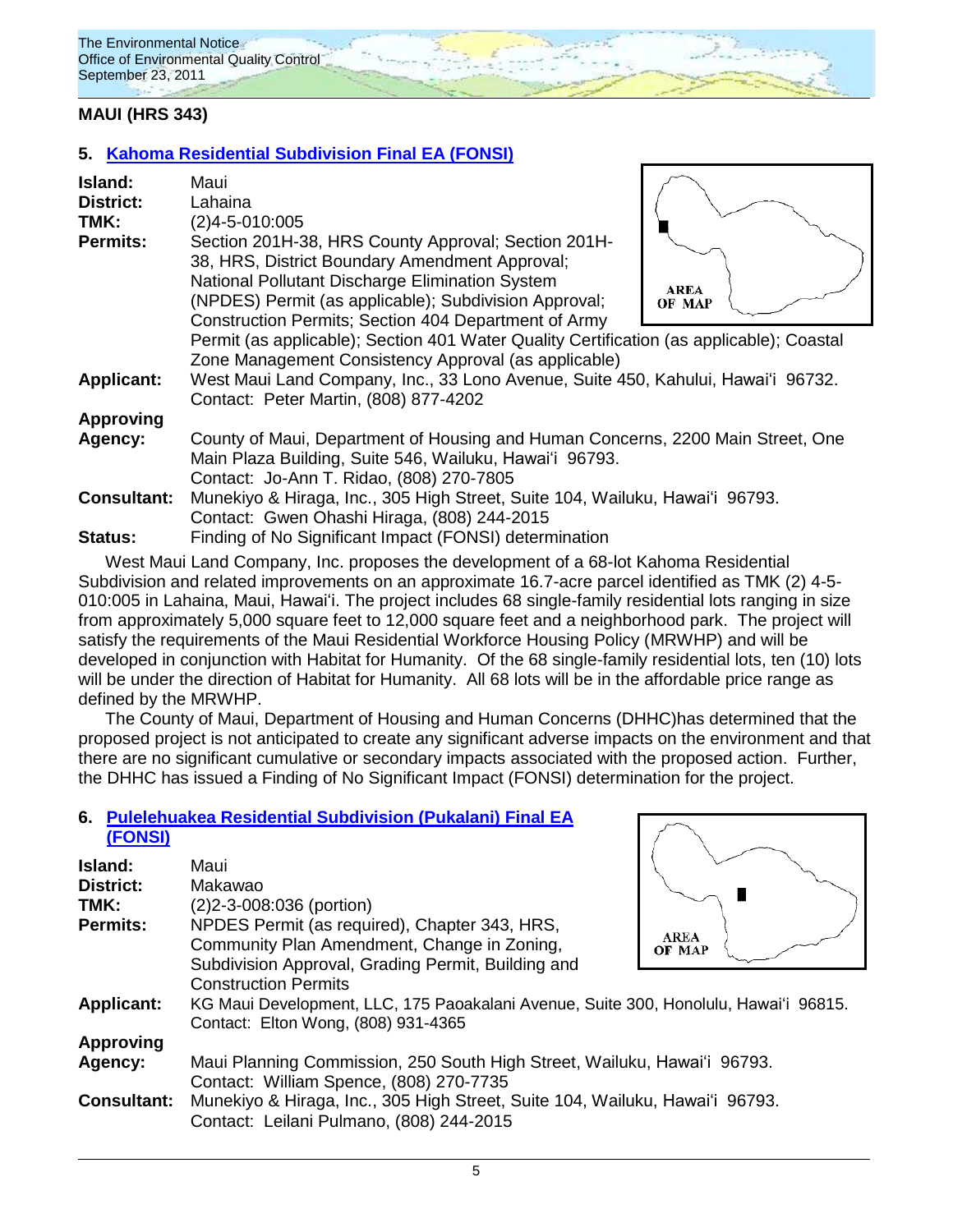

**Status:** Finding of No Significant Impact (FONSI) determination

KG Maui Development, LLC (KG) will be seeking a Community Plan Amendment (CPA) to the Makawao-Pukalani-Kula Community Plan"s land use map, as well as a County Change in Zoning (CIZ). The principal project component involves the development of the proposed 13-lot Pulelehuakea single-family residential subdivision. Additionally, KG is filing a CPA and a CIZ to downzone existing residential zoned lands within the adjoining Pukalani Country Club Golf Course to be consistent with the underlying existing golf course use. Related improvements include site grading and grubbing, landscaping, relocation of a cart path, installation of utilities and drainage system, and construction of roadways and retaining walls.

The proposed project will involve a commitment of energy, labor, fiscal, and material resources. The proposed project will have limited, unavoidable construction-related impacts including temporary noisegenerating and air quality impacts. It should be noted, however, that construction-related impacts will be mitigated through the use of Best Management Practices. Impacts to cultural and historical sites and properties are not anticipated. There are no anticipated impacts to climate, topography, and soils. There are also no known rare, threatened, or endangered species of flora, fauna, or avifauna located within the project area. No secondary or cumulative impacts are anticipated.

The purpose of the project is to provide additional housing units in the Makawao-Pukalani-Kula region to help meet future demand for market-priced, trade-up housing which is consistent with the surrounding neighborhoods.

**PROJECT VICINITY** 

## **7. [Waiʻehu Beach Road, Rehabilitation of Iao Stream Bridge](http://oeqc.doh.hawaii.gov/Shared%20Documents/EA_and_EIS_Online_Library/Maui/2010s/2011-09-23-FEA-Waiehu-Iao-Stream-Bridge-Rehabilitation.pdf) Final EA (FONSI)**

| Island:<br><b>District:</b>    | Maui<br>Wailuku                                                                                                                                                                                                                                                          | <b>PROJECT VICINITY</b> |
|--------------------------------|--------------------------------------------------------------------------------------------------------------------------------------------------------------------------------------------------------------------------------------------------------------------------|-------------------------|
| TMK:<br><b>Permits:</b>        | N/A<br>Department of the Army, Nationwide Permit, Section 404,<br>Clean Water Act; Department of the Army, 33 U.S. Code,<br>Section 408; Section 401, Clean Water Act, Water Quality<br>Certification; National Pollutant Discharge Elimination                          | Island of Maui          |
|                                | System (NPDES) General Permit for Construction<br>Stormwater Activities; Noise Permit; Noise Variance; Coastal Zone Management (CZM) Federal<br>Consistency Certification; Permit to Perform Work Within State Highways; Special Flood Hazard<br>Area Development Permit |                         |
| <b>Proposing/Determination</b> |                                                                                                                                                                                                                                                                          |                         |
| <b>Agency:</b>                 | State of Hawai'i, Department of Transportation, Highways Division, 601 Kamokila Boulevard,<br>Room 609, Kapolei, Hawai'i 96707. Contact: Li Nah Okita, (808) 692-7581                                                                                                    |                         |

**Consultant:** Wilson Okamoto Corporation, 1907 South Beretania Street, Suite 400, Honolulu, Hawaiʻi 96826. Contact: Earl Matsukawa, (808) 946-2277

**Status:** Finding of No Significant Impact (FONSI) determination

The State of Hawaiʻi, Department of Transportation, Highways Division, proposes improvements to widen Iao Stream Bridge and its associated roadway approaches, which carry Waiʻehu Beach Road over Iao Stream. Iao Stream Bridge will also be rehabilitated to meet current seismic standards. The primary purpose of the improvements, including multi-use roadway shoulders, is to enhance the safety of motorists, bicyclists, and pedestrians along this section of roadway.

The project is located between milepost 1.54 and 1.79 on Waiʻehu Beach Road (Route 3400), in the district of Wailuku, Maui. Located mauka of Paukukalo Beach, the approximately 0.25-mile long project extends from the intersection of Waiʻehu Beach Road with Kaʻae Road/Kuhio Place, over the existing Iao Stream Bridge, to its intersection with Nukuwai Place/Eha Street. The project site is within DOT"s existing right-of-way.

No significant impacts are anticipated from the construction and operation of the proposed project. Construction activities are anticipated to have short-term noise, traffic, and air quality impacts in the surrounding area. Construction noise and air quality impacts will be minimized by compliance with applicable State Department of Health Rules. No significant long-term environmental or community impacts in the vicinity of the project site are anticipated.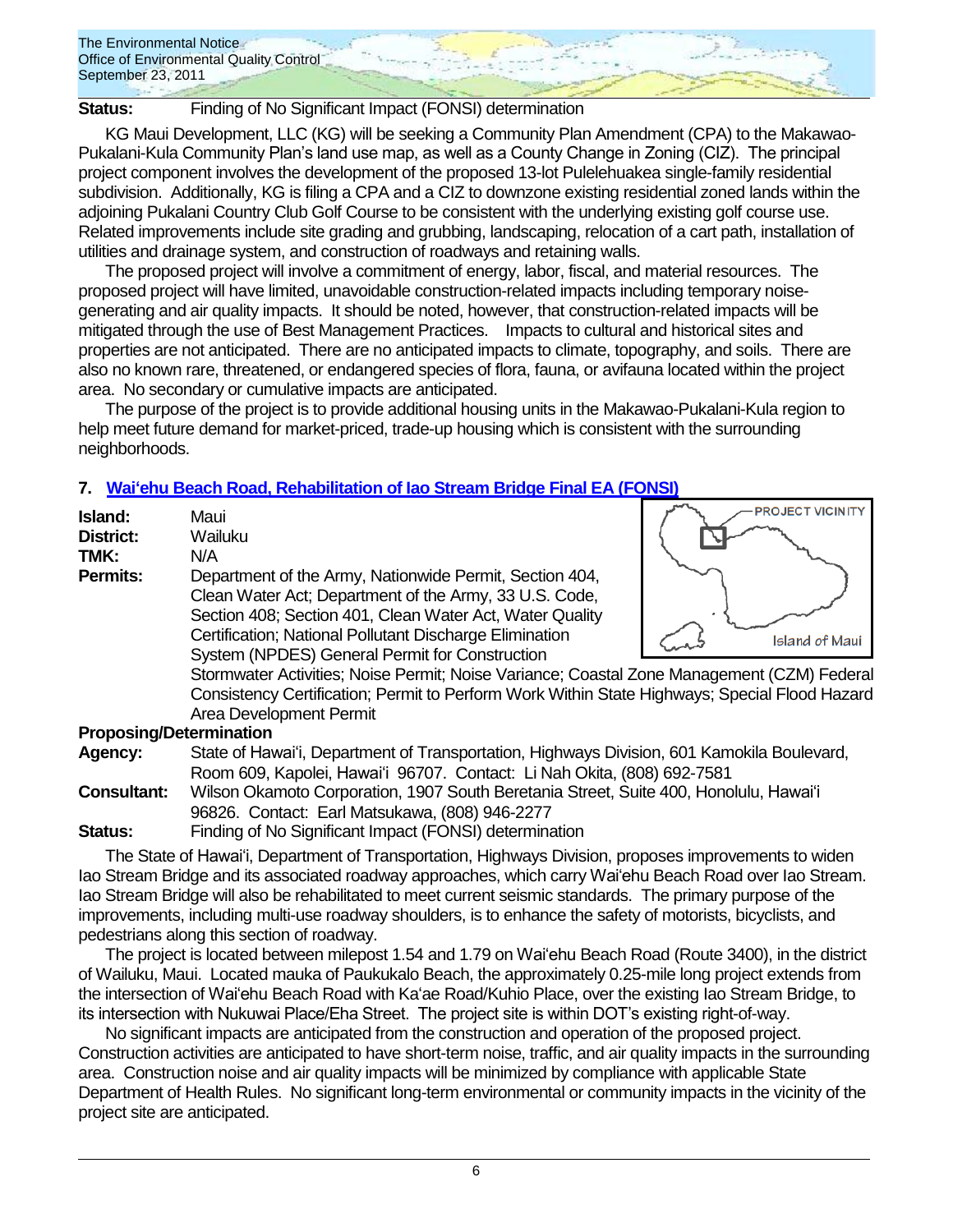### **OʻAHU (HRS 343)**

### **8. [Waialua In-Vessel Composting Facility](http://oeqc.doh.hawaii.gov/Shared%20Documents/EA_and_EIS_Online_Library/Oahu/2010s/2011-09-23-FEIS-Waialua-In-Vessel-Composting.pdf) Final EIS**

| Island:<br><b>District:</b><br>TMK:<br><b>Permits:</b> | Oʻahu<br>Waialua<br>6-5-002: 026<br>National Pollutant Discharge Elimination System<br>(NPDES) for Storm Water Associated with Construction<br>Activity, Solid Waste Management Permit, Temporary<br>Non-Covered Source Permit, Air Pollution Control Permit,<br>Well Construction Permit, Permit for Transportation of<br>Oversized and Overweight Equipment Loads, Conditional<br>Use Permit (Major), Special Use Permit, Zoning Variance (Height), Building Permit, | <b>ISLAND OF OAHU</b> |
|--------------------------------------------------------|------------------------------------------------------------------------------------------------------------------------------------------------------------------------------------------------------------------------------------------------------------------------------------------------------------------------------------------------------------------------------------------------------------------------------------------------------------------------|-----------------------|
| <b>Applicant:</b>                                      | Grading, Grubbing and Stockpiling Permit<br>Hawaiian Earth Recycling, LLC, 91-400 Malakole Street, Kapolei, Hawai'i 96707.<br>Contact: Gregory Apa, (808) 792-0126                                                                                                                                                                                                                                                                                                     |                       |
| <b>Approving</b>                                       |                                                                                                                                                                                                                                                                                                                                                                                                                                                                        |                       |
| Agency:                                                | City and County of Honolulu, Department of Environmental Services, 1000 Uluohia Street,<br>Suite 212, Kapolei, Hawai'i 96707. Contact: Steven Serikaku, (808) 768-3428                                                                                                                                                                                                                                                                                                 |                       |
| <b>Consultant:</b>                                     | Wilson Okamoto Corporation, 1907 South Beretania Street, Suite 400, Honolulu, Hawai'i<br>96813. Contact: Earl Matsukawa, (808) 946-2277                                                                                                                                                                                                                                                                                                                                |                       |
| <b>Status:</b>                                         | Accepted by the Approving Agency                                                                                                                                                                                                                                                                                                                                                                                                                                       |                       |

Hawaiian Earth Recycling LLC (HER) proposes to construct an in-vessel composting facility in Waialua on the island of Oʻahu. The proposed project site is owned by Cedar Grove Hawaiʻi LLC and encompasses approximately 112 acres. The in-vessel composting facility will process up to 150,000 tons per year of green waste, food waste, and dewatered sewage sludge and produce marketable products such as compost, soil amendments, potting mixes, and erosion control materials. This project will be an important and integral part of O'ahu's overall Solid Waste Management System, as private companies, such as HER, assist the City and County of Honolulu"s efforts to direct materials for reuse.

### **9. [Portable Dip Tanks for Wildland Firefighting Draft EA](http://oeqc.doh.hawaii.gov/Shared%20Documents/EA_and_EIS_Online_Library/Oahu/2010s/2011-09-23-DEA-Portable-Dip-Tanks-Wildland-Firefighting.pdf)**

| Island:          | Oʻahu                                                     |
|------------------|-----------------------------------------------------------|
| <b>District:</b> | Wai'anae and 'Ewa                                         |
| TMK:             | 8-4-002: 11, 8-6-003: 075, 9-2-003: 088                   |
| <b>Permits:</b>  | Noise Variance, National Pollutant Discharge Elimination  |
|                  | System (NPDES) General Permit for Storm Water             |
|                  | Associated with Construction, Site Plan Approval for      |
|                  | Makaha Site, Building Permit, Excavation Permit, Grading, |
|                  | Grubbing and Stockpiling Permit, Street Usage Permit      |
|                  |                                                           |



### **Proposing/Determination**

**Agency:** Board of Water Supply, City & County of Honolulu, 630 South Beretania Street, Honolulu, Hawaiʻi 96843. Contact: Rian Adachi, (808) 748-5943

**Consultant:** Wilson Okamoto Corporation, 1907 South Beretania Street, Suite 400, Honolulu, Hawaiʻi 96813. Contact: Tracy Fukuda, (808) 946-2277

**Status:** Anticipated Finding of No Significant Impact. 30-day comment period begins; comments are due on October 22, 2011. Send comments to the Proposing Agency and the **Consultant** 

The Board of Water Supply (BWS) is proposing to develop three wild-land firefighting portable dip tank sites for the use by the Honolulu Fire Department (HFD). The sites are proposed in Makaha, Lualualei and Palehua on the island of Oʻahu.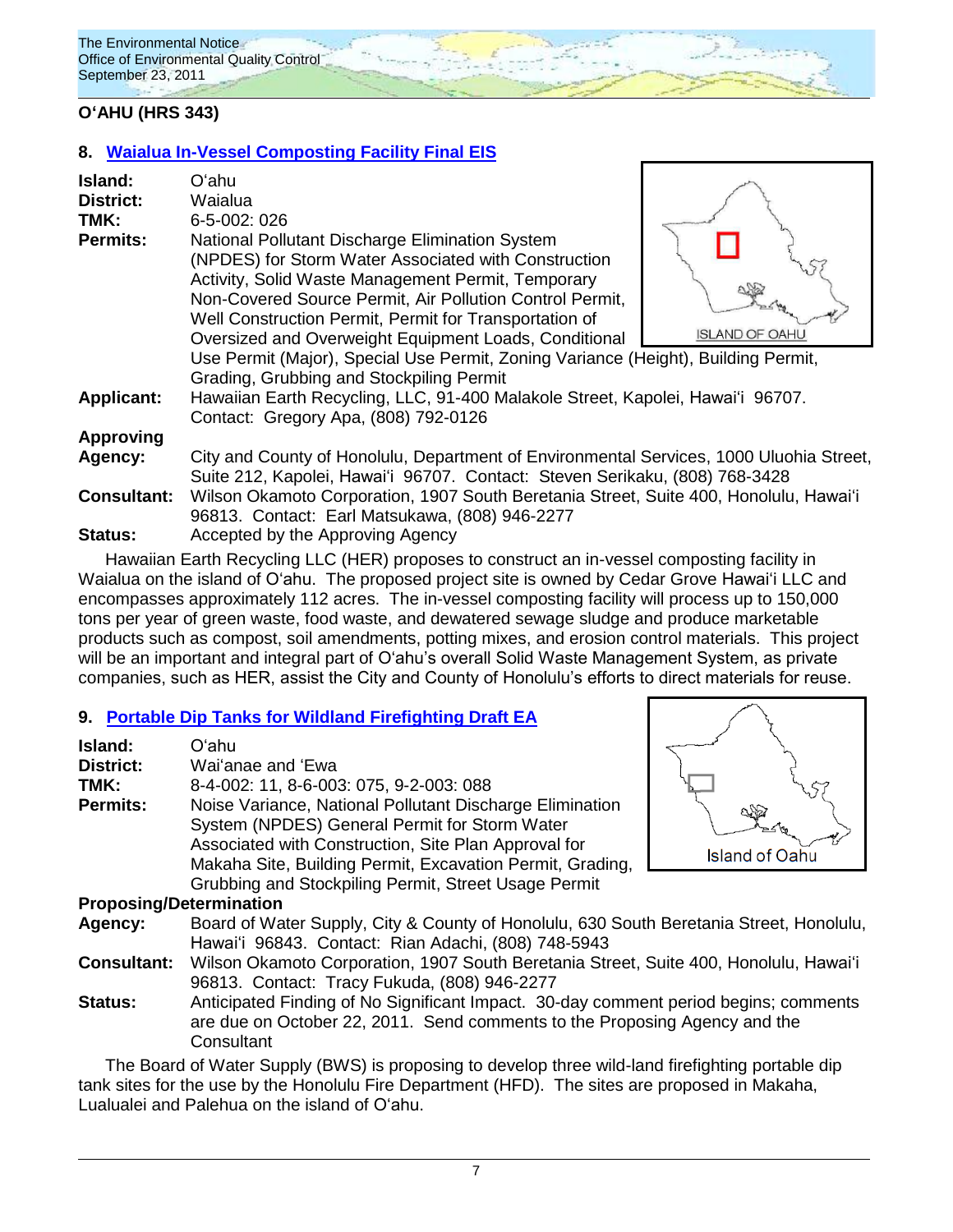The term "wildland fire" refers to any uncontrolled fire in combustible vegetation that occurs in the countryside or wilderness area. Such wild-land fires regularly occur in seasonally dry areas throughout Oʻahu. Helicopters are often used by HFD to combat wild-land fires. Buckets hanging below helicopters on long cables are used to transport and drop water onto fires in remote locations. The helicopter pilots fill the buckets by "dipping" them into water bodies such as the ocean, pond, open reservoir, or a portable dip tank.

BWS is proposing to develop three permanent wildland firefighting dip tank pad sites near areas prone to wild-land fires. The dip tank sites will facilitate a quicker response time and more effective firefighting capability in the event of a wild-land fire.

The size of the dip tank sites vary, but will include an emergency landing area for the helicopter, roadway access, water line extension for the water connection, and other accessory improvements. The 15-foot diameter, polypropylene buoy wall dip tanks are collapsible, with 5-foot high walls providing an operational volume of approximately 3,000 gallons. The dip tanks require a 20-foot by 20-foot (400 square feet) level, hard surface pad for its foundation. When the dip tanks are not in use, they will be collapsed and stored off-site at HFD Facilities.

### **10. [Replacement of Maipalaoa Bridge](http://oeqc.doh.hawaii.gov/Shared%20Documents/EA_and_EIS_Online_Library/Oahu/2010s/2011-09-23-FEA-Maipalaoa-Bridge-Replacement.pdf) Final EA (FONSI)**

| Island:          | Oʻahu                                                      |
|------------------|------------------------------------------------------------|
| <b>District:</b> | Wai'anae                                                   |
| TMK:             | (1) 8-7-05: Various and (1) 8-7-23: Various                |
| <b>Permits:</b>  | Coastal Zone Management Consistency Determination,         |
|                  | Special Management Area Permit, Stream Channel             |
|                  | Alteration Permit, Section 401 Permit, Sections 10 and 404 |
|                  | Permits, National Pollutant Discharge Elimination System   |
|                  | (NPDES) Permit, and Noise Permit/Variance                  |



#### **Proposing/Determination**

- **Agency:** State of Hawaiʻi Department of Transportation, 869 Punchbowl Street, Honolulu, Hawaiʻi 96813. Contact: Kevin Ito, (808) 692-7548
- **Consultant:** SSFM International, Inc, 501 Sumner Street, Suite 620, Honolulu, Hawaiʻi 96817. Contact: Douglas Zang, (808) 933-2727

**Status:** Finding of No Significant Impact (FONSI) determination

The State of Hawaiʻi Department of Transportation (HDOT) has proposed replacement of Maipalaoa Bridge and minor construction on the north and south approaches to the bridge (approximately 575 feet total) on Farrington Highway (State Route 93), from about 340 feet north of the existing bridge abutment to the northern edge of the existing Maipalaoa Road intersection, and about 140 feet south of the existing south bridge abutment.

The purpose of the project is to proactively replace the bridge before safety issues or significant maintenance issues arise. HDOT is proposing to demolish the existing bridge and replace the bridge with a single-span concrete structure that complies with current State and Federal design requirements. The replacement bridge will be a four-lane bridge with widened shoulders and space for pedestrians on both sides.

Impacts will be generally limited to the highway right of way and include: temporary construction in park property (to be returned to its original state after construction), noise (temporary); removal of vegetation; modification of waterways; utility relocations; and construction-phase impacts on air, water, noise, sedimentation, vegetation, and traffic. The project will not change the capacity of the roadway, and therefore long-term impacts are generally expected to be minimal.

### **11. [Wai'anae Coast Comprehensive Health Center](http://oeqc.doh.hawaii.gov/Shared%20Documents/EA_and_EIS_Online_Library/Oahu/2010s/2011-09-23-DEA-NEPA-Waianae-Coast-Health-Center.pdf) Phase II and III Development Draft EA (343/NEPA)**

| Island:          | Oʻahu    |
|------------------|----------|
| <b>District:</b> | Waiʻanae |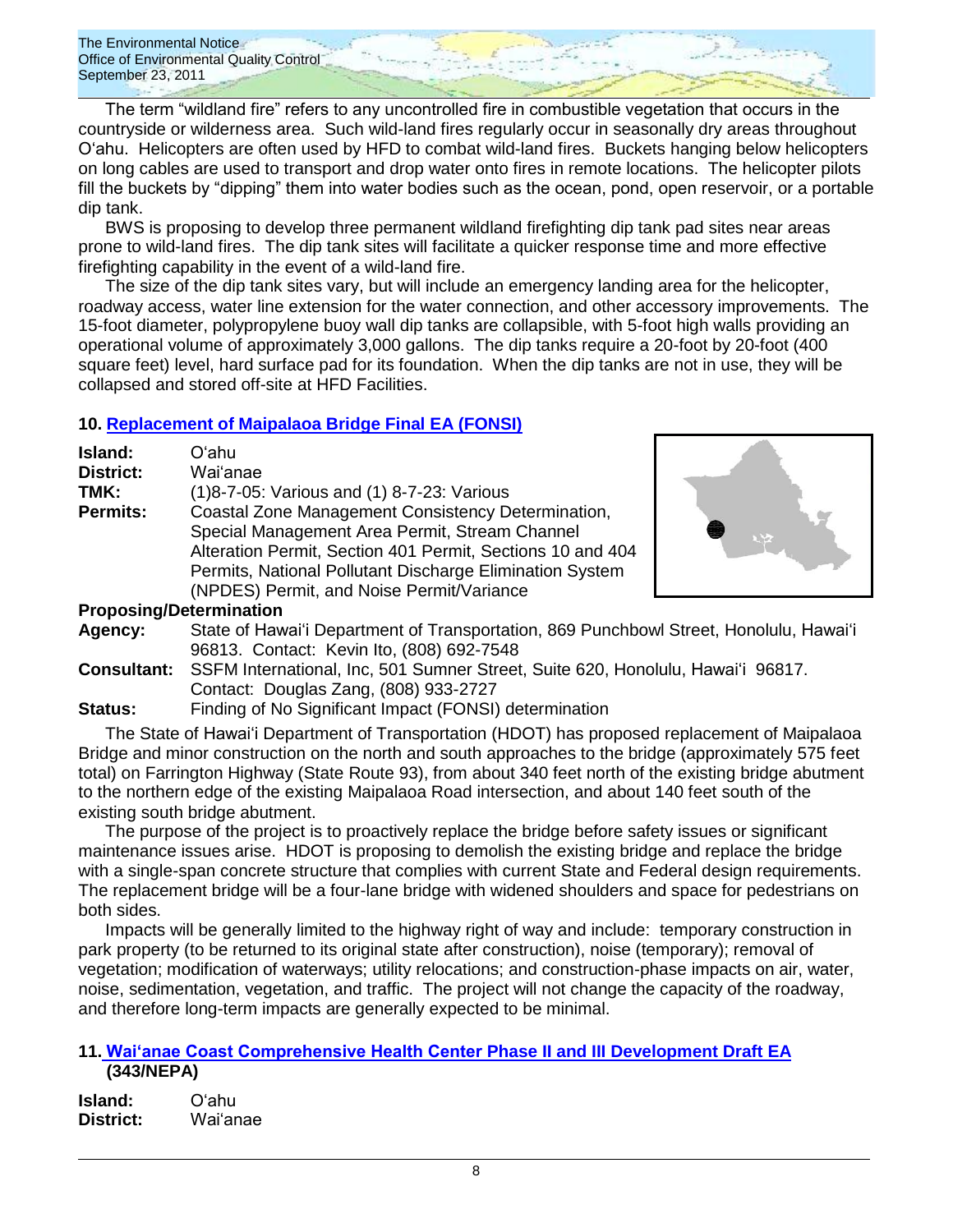| TMK:                        | 8-6-001: 003, 040, 041, 046                                                                                                                                                                    |                                       |
|-----------------------------|------------------------------------------------------------------------------------------------------------------------------------------------------------------------------------------------|---------------------------------------|
| <b>Permits:</b>             | Special Management Area; Grubbing, Grading, and<br>Stockpiling, Building, Certificate of Occupancy, Water and<br>Water System Requirements, Variance from Pollution<br>Controls (Noise Permit) | Project<br>Location<br><b>AASkula</b> |
| <b>Proposing</b><br>Agency: | Wai'anae Coast Comprehensive Health Center, 86-260<br>Farrington Highway, Wai'anae, Hawai'i 96792. Contact:<br>Marianne Glushenko, (808) 679-3479                                              |                                       |
| Approving                   |                                                                                                                                                                                                |                                       |
| Agency:                     | Department of Community Services City and County of Honolulu, 715 South King Street,<br>Honolulu, Hawai'i 96813. Contact: Samuel E.H. Moku, (808) 768-7762                                     |                                       |
| <b>Consultant:</b>          | Gerald Park Urban Planner, 95-595 Kaname'e Street #324, Mililani, Hawai'i 96789.<br>Contact: Gerald Park, (808) 625-9626                                                                       |                                       |
| <b>Status:</b>              | Anticipated Finding of No Significant Impact. 30-day comment period begins; comments<br>are due on October 22, 2011. Send comments to the Proposing Agency and the<br>Consultant               |                                       |

Proposed building upgrades at the Waiʻanae Coast Comprehensive Health Center (WCCHC) will improve the level of care and operational efficiencies at the facility. The existing one-story Primary Health Care/Specialty Clinic and Pharmacy, Emergency Department, Central Waiting Area, data processing building, bio-hazardous storage building, and a maintenance shop will be demolished. Three replacement structures will be constructed on the existing building footprints of the demolished structures.

The new Integrated Adult Medicine and Pharmacy Building and Emergency Department are two-story buildings. The maintenance shop, bio-hazardous storage, and air conditioning equipment will be housed in a new structure to be constructed on the west side of the Emergency Department. A Utility/Generator Building will be constructed on a site approximately 75 feet to the west of the Emergency Department Building.

The construction cost for the proposed project is estimated at \$17.0 million. Funding sources include the U.S. Department of Housing and Urban Development, U.S. Department of Health-Health Resources and Services Administration, State of Hawai"i, private donors, and WCCHC.

The proposed improvements will result in short-term impacts on air quality and the acoustical environment. There are no archaeological or cultural features, surface water bodies, and rare, threatened or endangered flora and fauna to be affected. The new buildings are not located in a flood hazard area.

The proposed improvements will benefit existing and future WCCHC patients and residents of the Waiʻanae Coast. Essentially the same functions, uses, and levels of care that WCCHC now provides will be accommodated in modern state of the art facilities. Medical specialties can be added as the need arises.

## **12. [Heinz Shoreline Protection Replacement](http://oeqc.doh.hawaii.gov/Shared%20Documents/EA_and_EIS_Online_Library/Oahu/2010s/2011-09-23-FEA-Heinz-Seawall-Repair.pdf) Final EA (FONSI)**

| Island:           | Oʻahu                                                                             |            |
|-------------------|-----------------------------------------------------------------------------------|------------|
| <b>District:</b>  | Ko'olaupoko                                                                       |            |
| TMK:              | 4-7-19: 76 and 80                                                                 |            |
| <b>Permits:</b>   | Shoreline Setback Variance, U.S. Army Corp Permit,                                |            |
|                   | <b>Building Permit</b>                                                            | Maili      |
| <b>Applicant:</b> | Ursula Heinz, MD, Ursula Heinz Trust, 47-119                                      | Nanakuli   |
|                   | Kamehameha Highway, Kane'ohe, Hawai'i 96744                                       | Barbers Po |
| <b>Approving</b>  |                                                                                   |            |
| Agency:           | City and County of Honolulu, Department of Planning and                           |            |
|                   | Permitting, 650 South King Street, 7 <sup>th</sup> floor, Honolulu, Hawai'i 96813 |            |

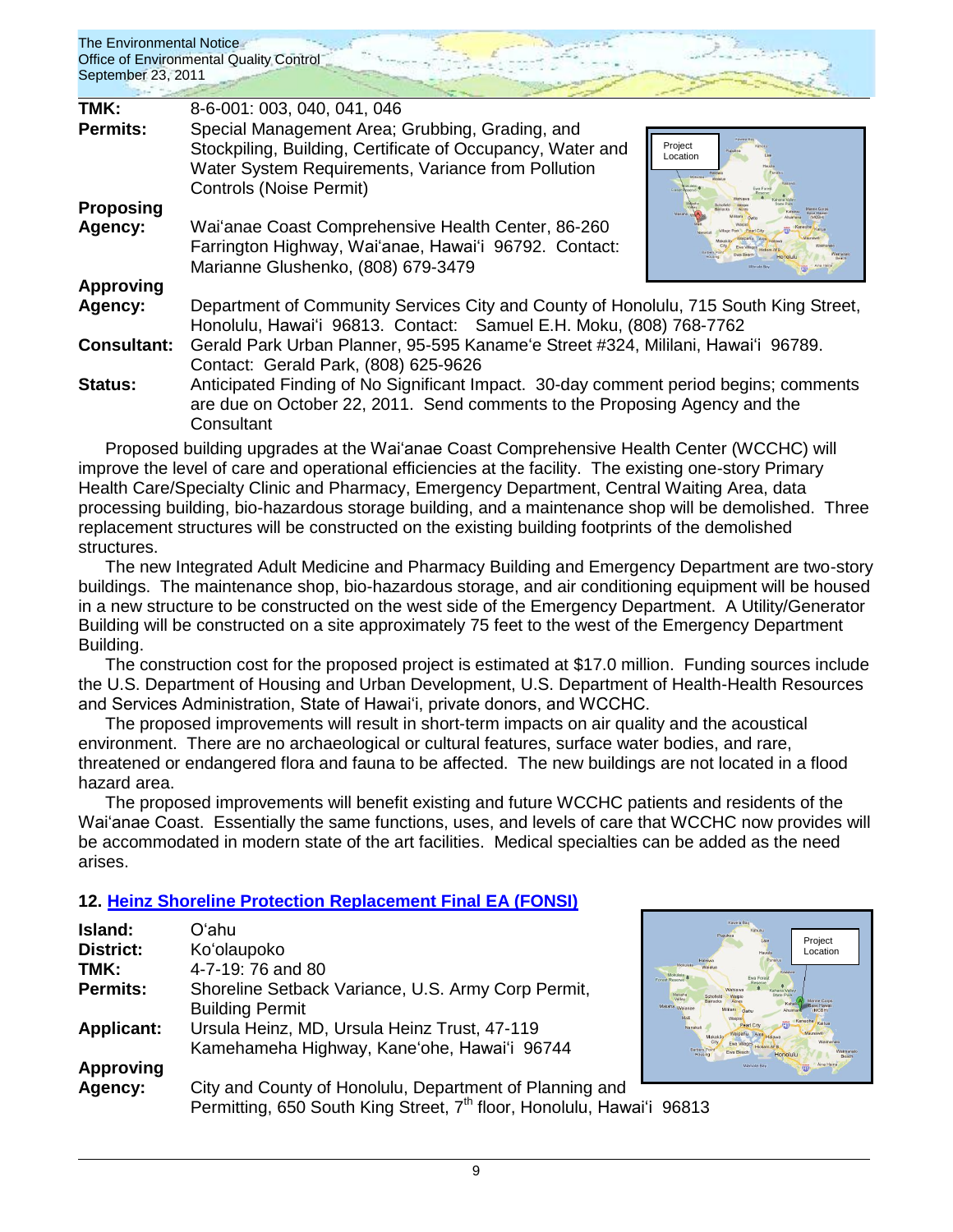

**Consultant:** Oceanit Laboratories, Inc., 828 Fort Street Mall, Suite 600, Honolulu, Hawaiʻi 96813. Contact: Warren Bucher, (808) 954-4114

**Status:** Finding of No Significant Impact (FONSI) determination

To replace damaged concrete rubble masonry (CRM) seawall and boulder protection structure with a sheet pile seawall along a 122-foot long portion of the shoreline of Kaneʻohe Bay. The rubble from a failed (outer) CRM seawall and boulders that were placed by the Applicant in front of the remaining (inner) seawall without authorization (for which a citation was issued), will be removed. The sheet piles will be driven into the ground, outside the existing (inner) seawall, to a depth (approximately 24 feet) to prevent scour under the seawall. The sheet piles will be placed behind the certified shoreline and will not change the configuration of the existing property, one third of which consists of fill land of Kaneʻohe Bay (Parcel 80).

The Applicant also seeks to retain an L-shaped CRM retaining wall and 200-square foot open gazebo, which were reconstructed without necessary approvals. The CRM retaining wall is about 6 feet high and about 56 feet long. There are no public recreational facilities at or near this site. An old boat channel dug into the shallow coral shelf provides boat access to the site and neighboring residences.

Short term impacts from construction include dust, noise, and a possible increase in turbidity of near shore waters. Best management practices (BMPs) will be implemented, including silt curtains and other barriers to minimize water quality and other possible adverse impacts. The project will require approval of a shoreline setback variance, building permits, and a Department of the Army (DA) permit from the U.S. Army Corps of Engineers.

## **KAUAʻI (HRS 343)**

### **13. [Department of Water, Līhuʻe](http://oeqc.doh.hawaii.gov/Shared%20Documents/EA_and_EIS_Online_Library/Kauai/2010s/2011-09-23-DEA-Lihue-Baseyard.pdf) Baseyard Improvements Draft EA**

| Island:<br><b>District:</b><br>TMK:<br><b>Permits:</b> | Kauaʻi<br>Līhu'e<br>N/A - Known as parcel N-1-A<br>National Pollutant Discharge Elimination System (NPDES)<br><b>General Permit for Construction Stormwater Activities,</b><br>Noise Variance Permit, Review pursuant to the American<br>with Disabilities Act Accessibility Guidelines (ADAAG), Use<br>Permit, Class IV Zoning Permit, Grading Permit, Building<br>Permit | <b>ISLAND OF KAUAI</b> |  |
|--------------------------------------------------------|----------------------------------------------------------------------------------------------------------------------------------------------------------------------------------------------------------------------------------------------------------------------------------------------------------------------------------------------------------------------------|------------------------|--|
| <b>Proposing/Determination</b>                         |                                                                                                                                                                                                                                                                                                                                                                            |                        |  |
| Agency:                                                | County of Kaua'i, Department of Water, 4398 Pua Loke Street, Lihu'e, Hawai'i 96766.<br>Contact: Dustin Moises, (808) 245-5400                                                                                                                                                                                                                                              |                        |  |
| <b>Consultant:</b>                                     | Wilson Okamoto Corporation, 1907 South Beretania Street, Suite 400, Honolulu, Hawai'i<br>96826. Contact: Earl Matsukawa, (808) 946-2277                                                                                                                                                                                                                                    |                        |  |
| <b>Status:</b>                                         | Anticipated Finding of No Significant Impact. 30-day comment period begins; comments<br>are due on October 22, 2011. Send comments to the Proposing Agency and the<br>Consultant                                                                                                                                                                                           |                        |  |
|                                                        | The County of Kaua'i, Department of Water (DOW) proposes to develop a new 17,000 square foot                                                                                                                                                                                                                                                                               |                        |  |

The County of Kauaʻi, Department of Water (DOW) proposes to develop a new 17,000 square foot Administration Building to house DOW"s Līhuʻe Baseyard current and future functions and operations through the year 2050 as well as a future Department of Public Works storage building on a 2.30 acre remnant piece of land, adjacent to the existing DOW Līhuʻe Baseyard.

## **14. [Kapahi Homesteads Storage Tanks and Exploratory Well](http://oeqc.doh.hawaii.gov/Shared%20Documents/EA_and_EIS_Online_Library/Kauai/2010s/2011-09-23-DEA-Kapahi-Homesteads.pdf) Draft EA**

| Island:   | Kauaʻi           |
|-----------|------------------|
| District: | Kawaihau         |
| TMK:      | $4 - 6 - 11$ : 3 |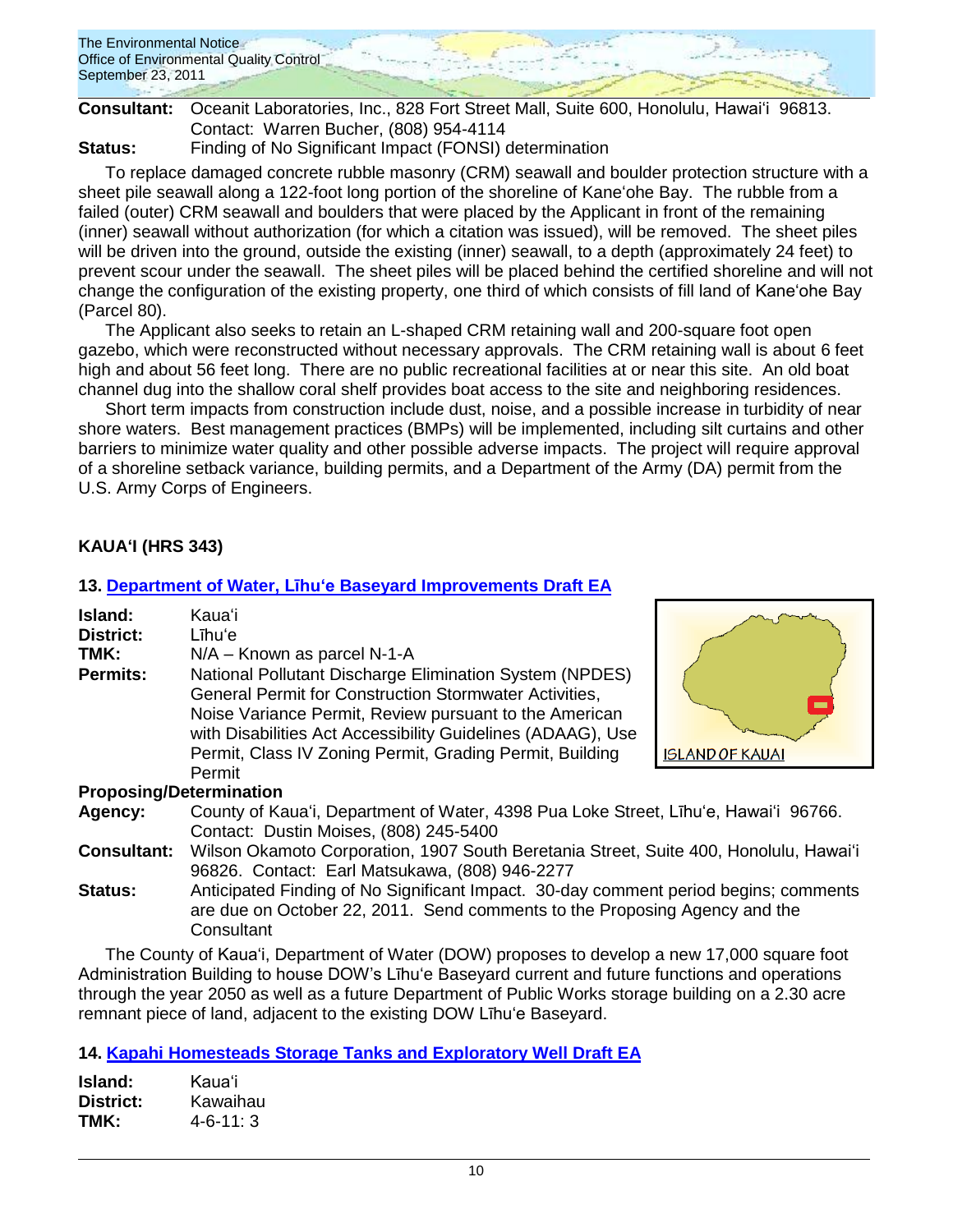| The Environmental Notice<br>September 23, 2011 | Office of Environmental Quality Control                                                                                                                                          |                                |
|------------------------------------------------|----------------------------------------------------------------------------------------------------------------------------------------------------------------------------------|--------------------------------|
| <b>Permits:</b>                                | Class IV Zoning Permit, Use Permit, Well Construction<br>Permit, and potential National Pollutant Discharge                                                                      |                                |
|                                                | <b>Elimination System (NPDES) Permit</b>                                                                                                                                         | PROJECT<br>LOCATION            |
|                                                | <b>Proposing/Determination</b>                                                                                                                                                   |                                |
| Agency:                                        | Department of Water, County of Kaua'i, 4398 Pualoke<br>Street, Līhu'e, Hawai'i 96766. Contact: David Craddick,<br>(808) 245-5408                                                 | HANAPEI<br>$\bigodot$<br>NORTH |
| <b>Consultant:</b>                             | Belt Collins Hawai'i Ltd., 2153 North King Street, Suite<br>200, Honolulu, Hawai'i 96819. Contact: Glen Koyama,<br>(808) 521-5361                                                | <b>ISLAND OF KAUAI</b>         |
| Status:                                        | Anticipated Finding of No Significant Impact. 30-day comment period begins; comments<br>are due on October 22, 2011. Send comments to the Proposing Agency and the<br>Consultant |                                |

The Department of Water (DOW), County of Kauaʻi is proposing to construct two 0.5-million gallon (MG) reservoirs, named Kapahi Homesteads Tanks, and drill an exploratory well at the 0.836-acre Ornellas Storage Tank site in Kawaihau, Kauaʻi, Hawaiʻi. The new tanks will supplement the site"s existing 0.2-MG storage facility, while the exploratory well will determine whether a new source of water can be developed at that location for the County"s Wailua-Kapaʻa Water System. The overall objective of the proposed action is to improve water service for the Wailua-Kapaʻa community.

The development of two 0.5-million gallon reservoirs instead of one 1.0-million gallon reservoir is expected to result in a facility more in scale with the neighboring community. The portion of the project site that is not occupied by the existing Ornellas Storage Tank was previously in idle use. No archaeological or structural features have been found in that area.

The proposed improvements will not require daily on-site staffing for equipment operations, but will require periodic visits by DOW for monitoring, maintenance, and repair.

Construction of the proposed improvements is estimated to cost approximately \$14 million and projected to begin by the end of 2011 or in early 2012.

## **POLLUTION CONTROL PERMITS**

Below are some pollution control permits before the State Department of Health (HRS 342B and HAR 11-60.1). For more information, contact the number given.

| <b>Branch</b><br><b>Permit Type</b>                                    | <b>Applicant and</b><br><b>Permit Number</b>                                                                                            | Project<br>Location                                         | <b>Date</b>                  | <b>Proposed</b><br><b>Use</b>                                                                                            |
|------------------------------------------------------------------------|-----------------------------------------------------------------------------------------------------------------------------------------|-------------------------------------------------------------|------------------------------|--------------------------------------------------------------------------------------------------------------------------|
| Clean Air Branch.<br>586-4200, Non-<br><b>Covered Source</b><br>Permit | UOP. LLC<br>Initial Application No. 0746-01<br>NSP No. 0746-01-N                                                                        | Located at:<br>91-383 Kauhi Street,<br>Kapolei, O'ahu       | Issued:<br>8/30/2011         | Integrated Biorefinery<br>(IBR) Pilot Facility                                                                           |
| Clean Air Branch.<br>586-4200, -Covered<br>Source Permit               | Tesoro Hawai'i Corporation<br>Application for Modification<br>No. 0066-07<br>CSP No. 0066-03-C                                          | Located at:<br>607 Kalaniana'ole Avenue.<br>Hilo, Hawai'i   | Issued:<br>8/29/2011         | Hilo Terminal No. 3                                                                                                      |
| Clean Air Branch,<br>586-4200, Covered<br>Source Permit                | Hu Honua Bioenergy, LLC<br>Application for Initial Permit<br>No. 0724-01<br>CSP No. 0724-01-C                                           | Located at:<br>28-283 Sugar Mill Road<br>Pepe'ekeo, Hawai'i | Issued:<br>8/31/2011         | <b>Bioenergy Facility</b>                                                                                                |
| Clean Air Branch,<br>586-4200, Covered<br>Source Permit                | Honua Power, LLC<br>Amendment to a Covered<br>Source Permit<br>Significant Modification<br>Application No. 0638-03<br>CSP No. 0638-01-C | Located at:<br>TMK: 9-1-1-31:32<br>Kapolei, O'ahu           | Comments<br>Due:<br>10/17/11 | 331.8 TPD Gasification<br>Plant and 105,000 lb/hr<br>Steam Boiler with<br>2,000 kW Blackstart<br>Diesel Engine Generator |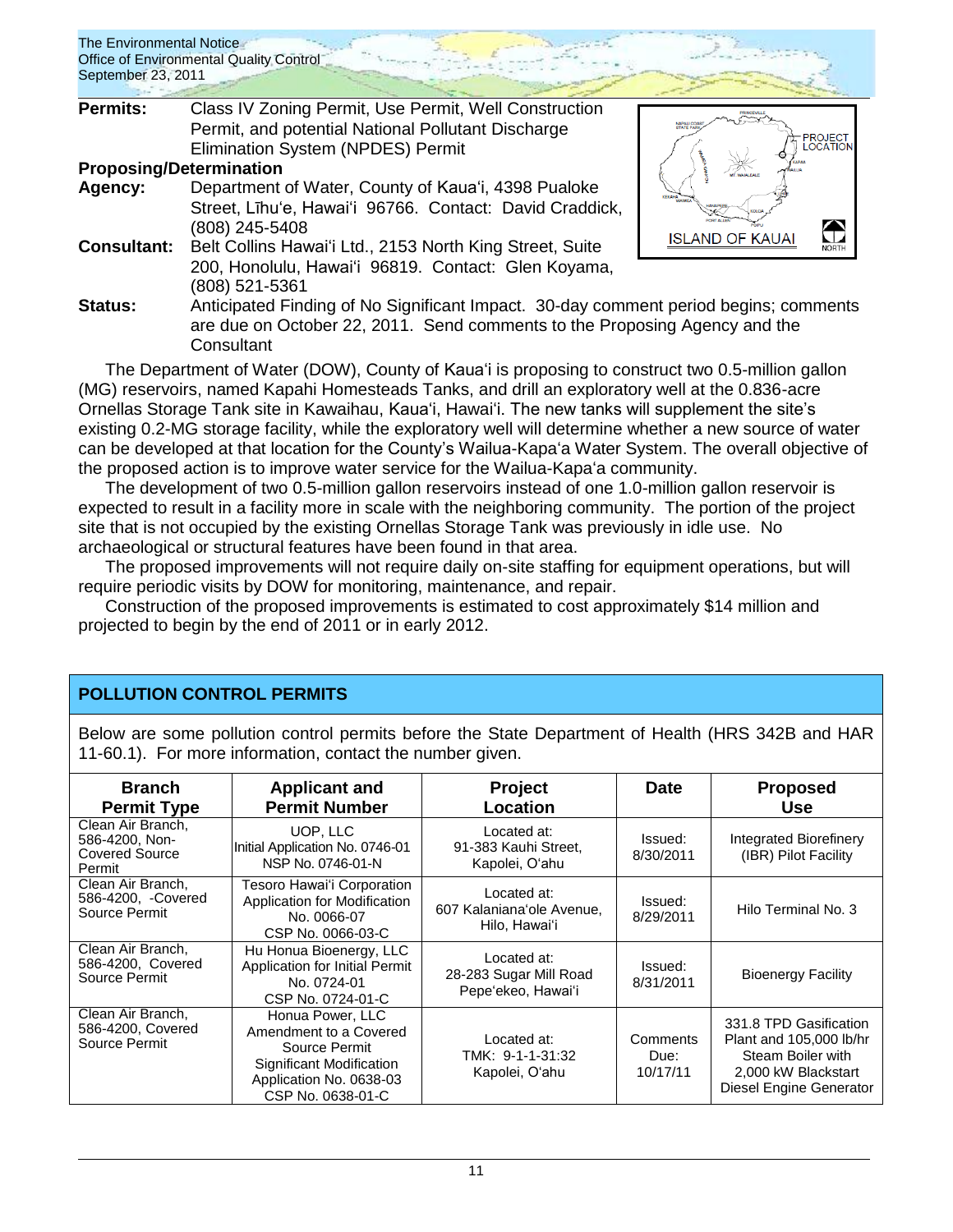

## **COASTAL ZONE MANAGEMENT NOTICES**

### **Federal Consistency Reviews**

The Hawaiʻi Coastal Zone Management (CZM) Program has received the following federal actions to review for consistency with the CZM objectives and policies in Chapter 205A, Hawaiʻi Revised Statutes. This public notice is being provided in accordance with section 306(d)(14) of the National Coastal Zone Management Act of 1972, as amended. For general information about CZM federal consistency please call John Nakagawa with the Hawaiʻi CZM Program at 587-2878. For neighboring islands use the following toll free numbers: Lanai & Molokai: 468-4644 x72878, Kauaʻi: 274-3141 x72878, Maui: 984- 2400 x72878 or Hawaiʻi: 974-4000 x72878. For specific information or questions about an action listed below please contact the CZM staff person identified for each action. Federally mandated deadlines require that comments be received by the date specified for each CZM consistency review. Comments may be submitted by mail, electronic mail or fax, as indicated below.

*Mail*: Office of Planning Department of Business, Economic Development and Tourism P.O. Box 2359 Honolulu, Hawaiʻi 96804

*Email*: [jnakagaw@dbedt.hawaii.gov](mailto:jnakagaw@dbedt.hawaii.gov) *Fax*: (808) 587-2899

### **Honolulu Marine Shipyard at Keʻehi Lagoon, Honolulu, Oʻahu**

| <b>Applicant:</b>       | Honolulu Marine, LLC                                       |
|-------------------------|------------------------------------------------------------|
| <b>Contact:</b>         | Brian Takeda, R.M. Towill Corporation, 842-1133            |
| <b>Federal Action:</b>  | <b>Federal Permit</b>                                      |
| <b>Federal Agency:</b>  | U.S. Army Corps of Engineers                               |
| Location:               | Kalihi Channel, Ke`ehi Lagoon, Honolulu                    |
| TMK:                    | $(1)$ 1-2-25: 24, 35                                       |
| <b>CZM Contact:</b>     | John Nakagawa, 587-2878, jnakagaw@dbedt.hawaii.gov         |
| <b>Pronosed Action:</b> | Construct a new small-hoat shinyard facility on an unimpro |

**Proposed Action:** Construct a new small-boat shipyard facility on an unimproved portion of a waterfront parcel at Keʻehi Lagoon. The proposed project will involve the use of approximately 2.1 acres of total area, including both fast and submerged land. Project components include: install single 120 feet long by 64 feet wide floating dry dock; construct two 15 feet wide by 50 feet long connecting pilingsupported dock ramps; construct a 135 feet long by 30 feet wide piling supported finger pier; and convert 0.53 acres (23,300 square feet) of waters to an upland concrete pavement. The new facility would be operated as a commercial shipyard for the construction, repair and maintenance of maritime vessels. **Comments Due:** October 7, 2011

#### **Northern Leg of the Western Bypass Road, Koloa, Kauaʻi**

| <b>Applicant:</b>      | County of Kaua'i, Department of Public Works                                |
|------------------------|-----------------------------------------------------------------------------|
| <b>Contact:</b>        | Wallace Kudo, (808) 241-4891                                                |
| <b>Federal Action:</b> | <b>Federal Funding</b>                                                      |
| <b>Federal Agency:</b> | Federal Highway Administration (FHWA)                                       |
| <b>Location:</b>       | North of Koloa Town, between Maluhia Rd. and Koloa Rd.                      |
| TMK:                   | (4) 2-7-3: 2, 14; 2-8-6: 26, 27                                             |
| <b>CZM Contact:</b>    | John Nakagawa, 587-2878, jnakagaw@dbedt.hawaii.gov                          |
| Basic speed Antique    | $\Box$ a faileral funda frame that $\Box$ BALA to accortance a readvisor in |

**Proposed Action:** Use federal funds from the FHWA to construct a roadway referred to as the Northern Leg of the existing Western Bypass Road in the Koloa District of Kauai. The Northern Leg will connect the existing Western Bypass Road, from where it presently terminates at its intersection with Koloa Road, with the existing Ala Kinoiki ( (Eastern Bypass Road) at its intersection with Maluhia Road. It is intended to provide the remaining road link between two major mauka-makai roadways, and facilitate access and mobility in this area by providing an alternative route for motorists. The Northern Leg is initially planned to be two-lane, two-way roadway. Ultimately, the Northern Leg is planned to be a four-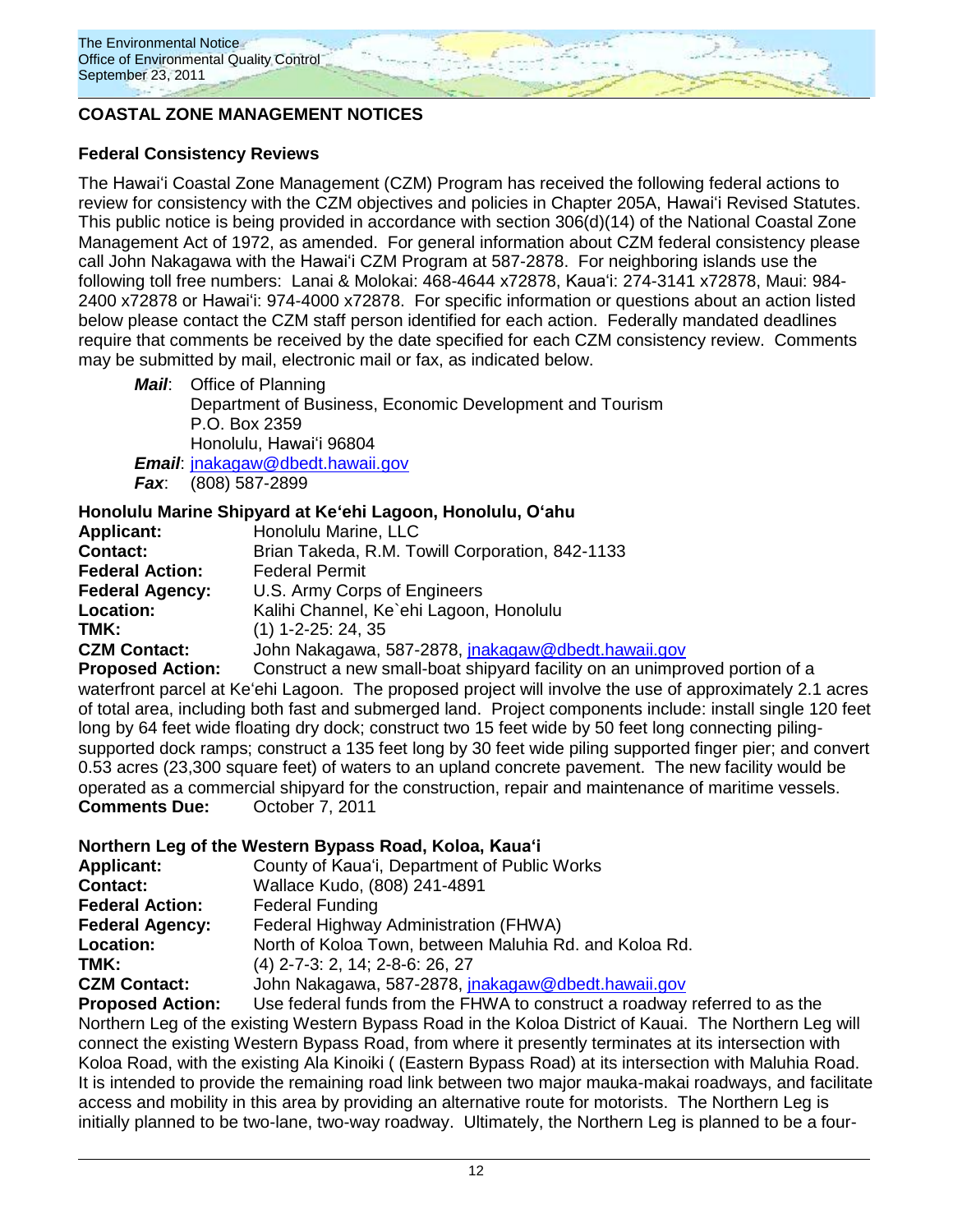lane, two-way roadway in the future. This CZM review is only for the proposed two-lane roadway. The new roadway will be designed and constructed to avoid Omao Stream and two abutting wetlands by locating the proposed bridge and piers out of the stream and wetlands. In conjunction with this project, the southern segment of the existing Omao Road will be realigned to intersect with the Northern Leg near its southern end, thereby eliminating the existing intersection of Omao Road at Koloa Road. **Comments Due:** October 7, 2011

## **Special Management Area (SMA) Minor Permits**

The SMA Minor permits below have been approved or are pending approval (HRS 205A-30). For more information, contact the county/state Planning Department. Honolulu (523-4131); Hawaiʻi (961-8288); Kauaʻi (241-6677); Maui (270-7735); Kaka`ako or Kalaeloa Community Development District (587-2840).

| <b>Location (TMK)</b>                       | <b>Description (File No.)</b>                                                                                    |                                   |
|---------------------------------------------|------------------------------------------------------------------------------------------------------------------|-----------------------------------|
| Hawai'i: North Kona (7-8-012: 014)          | Install a 4-foot High Rock Wall Topped<br>with a 4.5-foot High Wooden Fence<br>along Kaleopapa Road (SMM 11-190) | Kamehameha Investment Corporation |
| Hawai'i: North Kona (7-5-006: 020 &<br>032) | Expansion of the Restaurant's Seating<br>Area (SMM 11-191)                                                       | Charles Lipps, Jr.                |
| Hawai'i: North Kona (7-5-009: 034)          | Restaurant Renovation (SMM 11-192)                                                                               | Armando Altamirano                |
| Maui: Lahaina (4-6-028: 026)                | <b>Apartment Addition/Alterations (SM2</b><br>20110062)                                                          | David Volk                        |
| Maui: Wailea (2-1-008: 109)                 | Temporary Bamboo Bar Decoration<br>(SM2 20110064)                                                                | Christian, Barry                  |
| Maui: Ma'alaea (3-6-001: 025)               | Retail/Deli Alterations (SM2 20110065)                                                                           | D & P Marino LLC                  |
| Maui: (4-3-002: 049)                        | Educational Sign "Malama Kahawai"<br>(SM2 20110066)                                                              | Ross Aoki                         |
| Maui: (4-6-001: 009 & 010; 4-6-008:<br>006) | Halloween Festivities (SM2 20110067)                                                                             | Office of Economic Development    |
| Maui: Lahaina (4-4-008: 022)                | Apartment 186 Remodeling (SM2<br>20110068)                                                                       | Marc A Taron                      |
| Maui: (4-5-003: 001 & 002)                  | Repairs/Replacement of Wood Materials<br>(SM2 20110069)                                                          | Paul Laub                         |
| Maui: Kihei (3-9-004: 025)                  | New Exit Stairs for 3 <sup>rd</sup> to 4 <sup>th</sup> Floor (SM2<br>20110070)                                   | Donald B Kelman                   |
| Maui: Kihei (3-9-011: 016)                  | Renovation & Construct Pools (SM2<br>20110071)                                                                   | <b>Richard Young</b>              |
| Maui: Lahaina (4-6-029: 010)                | Remodel 1 <sup>st</sup> Floor/Add 2 <sup>nd</sup> Floor (SM2<br>20110072)                                        | Marc A Taron                      |
| Maui: Wailea (2-1-008: 060)                 | Apartment Alteration/Enclosing Lanai<br>(SM2 20110073)                                                           | Erin Carey                        |
| Maui: (4-3-002: 023 & 052)                  | Napili Bank Stabilization (SM2<br>20110074)                                                                      | Napili Bay AOAO                   |
| Maui: Kihei (3-9-001: 132)                  | <b>Construct Trellised Area &amp; Deck (SM2</b><br>20110075)                                                     | William & Connie Graham           |
| O'ahu: Kaka'ako (2-1-060: 001)              | Construction and Testing of a Solar<br>Powered Desalination System (SMA/11-<br>5)                                | Renewable Water Technologies, LLC |
| O'ahu: Hale'iwa (6-1-012: 014)              | Off-site Parking Facility (2011/SMA-37)                                                                          | Hawai'i Custom Development, Inc.  |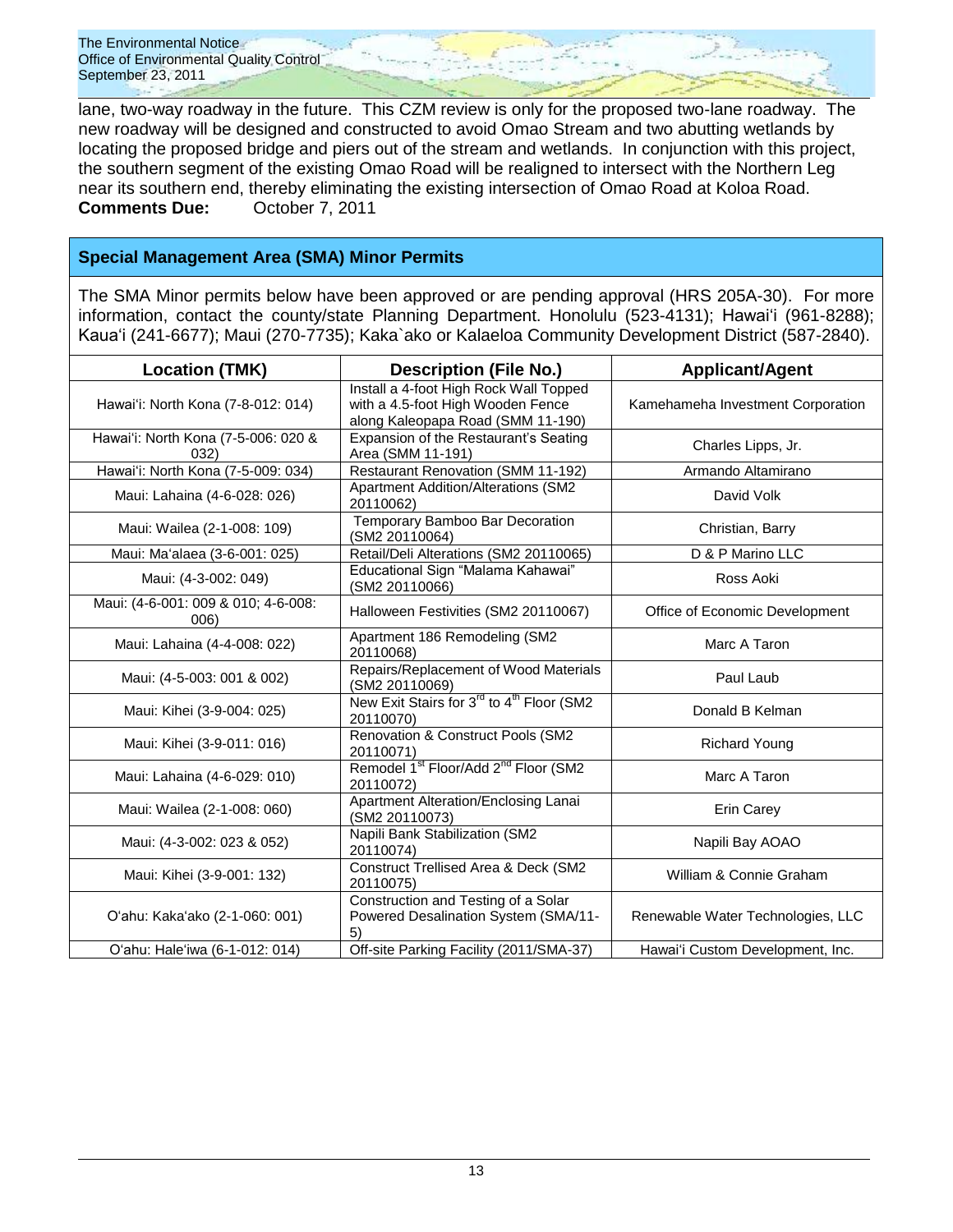### **SHORELINE NOTICES**

### **Shoreline Certification Applications**

The shoreline certification applications above are available for review at the DLNR Offices on Kauaʻi, Hawaiʻi, Maui, and Honolulu, 1151 Punchbowl Street, Room 220 (HRS 205A-42 and HAR 13-222-12). All comments shall be submitted in writing to the State Land Surveyor, 1151 Punchbowl Street, Room 210, Honolulu, HI 96813 and postmarked no later than 15 calendar days from the date of the public notice of the application. For more information, call Ian Hirokawa at 587-0420.

| File No. | <b>Date</b> | Location                                                                                                                                                                                                                                                                                                                  | <b>Applicant/Owner</b>                                                           | <b>TMK</b>            |
|----------|-------------|---------------------------------------------------------------------------------------------------------------------------------------------------------------------------------------------------------------------------------------------------------------------------------------------------------------------------|----------------------------------------------------------------------------------|-----------------------|
| OA-1447  | 8/29/11     | Lot 1189 of Land Court Application 677, Map 301<br>situate at Kailua, Ko'olaupoko, O'ahu<br>Address: 63 Kailuana Place<br>Purpose: Development of property                                                                                                                                                                | Dennis K. Hashimoto/ 59<br>Kailuana Place LLC                                    | 4-3-022:019           |
| OA-1448  | 8/29/11     | Portion Lot A being a portion of Grant 1276 to Kuhe<br>and Lots 111 and 112 Mokulē'ia Beach Subdivision<br>(File Plan 863) situate at Kamananui, Waialua, O'ahu<br>Address: 68-113 Au Street<br>Purpose: Development of property                                                                                          | Dennis K. Hashimoto/<br>Daniel C. & Janice G.<br>Smith                           | 6-8-011:048<br>0002   |
| OA-1449  | 8/30/11     | Lot 57, Land Court Application 1052 and Lot 28,<br>Portion R.P. 2243, L.C. Aw. 10613 Ap. 5 to A. Paki<br>situate at Makaha, Waianae, O'ahu<br>Address: 84-905 Farrington Highway<br>Purpose: Building permit                                                                                                              | Walter P. Thompson,<br>Inc./ Manuel Madeira                                      | 8-4-005:002           |
| OA-1450  | 8/31/11     | Lot 14-A situate at Kane'ohe, Ko'olaupoko, O'ahu<br>Address: 44-283 Kane'ohe Bay Drive<br>Purpose: Building permit                                                                                                                                                                                                        | Hawai'i Engineering<br>Group, Inc./ Bryan & Jodi<br>Heverly                      | 4-4-007:007           |
| OA-1451  | 9/2/11      | Parcel 16 being Lot 47, "Niu Beach Lots" (File Place<br>279), being also a portion of R.P. 51, L.C. Aw. 802 to<br>A. Adams and accretion situate at Niu, Honolulu,<br>Hawaiʻi<br>Address: 5555 Kalaniana'ole Highway<br>Purpose: Building permit                                                                          | Kenn Nishihira/ Sidney<br>Johnson                                                | 3-7-001:016           |
| MA-488   | 9/1/11      | Papakea Beach Resort Lot 1-A Papakea Subdivision<br>situate at Honokowai, Ka'anapali, Maui<br>Address: 3543 Lower Honoapi'ilani Road<br>Purpose: Renovation purposes                                                                                                                                                      | Arthur P. Valencia/<br>Papakea Resort AOAO                                       | 4-4-001:055           |
| MA-489   | 9/7/11      | Lot 54 of Land Court Application 1744 as shown on<br>Map 19 "Whalers Village Shopping Complex" being a<br>portion of Royal Patent 2567, Land Commission Award<br>7715, Apana 3 to Lota Kamehameha situate at<br>Hanakao'o, Lahaina, Maui<br>Address: 2435 Ka'anapali Parkway<br>Purpose: Building and permitting purposes | Newcomer-Lee Land<br>Surveyors, Inc./ WV Sub,<br><b>LLC</b>                      | 4-4-008:001           |
| MA-490   | 9/9/11      | Lot 3 of One Loa Subdivision, being a portion of Grant<br>1498, Apana 2 to Manu situate at Mo'oloa, Honua'ula,<br>Maui<br>Address: 6850 Makena Road<br>Purpose: Planning for future use of parcel                                                                                                                         | Warren S. Unemori<br>Engineering, Inc./<br>Alexander Court, LLC                  | 2-1-006:103           |
| HA-438   | 8/29/11     | Lot C-1 being a portion of R.P. 4513, Mahele Award 32<br>to Kanele situate at Kahauloa 2nd, South Kona, Island<br>of Hawaiʻi<br>Address: N/A<br>Purpose: Obtain building permits                                                                                                                                          | Wes Thomas<br>Associates/ Allen C.<br>Wilcox, Jr. GST<br>Nonexempt Marital Trust | 8-3-005:012           |
| HA-439   | 9/2/11      | Portion of Lot 4 being a portion of Grant 2025 to<br>Pumealani situate at Pahoehoe, South Kona, Island of<br>Hawai'i<br>Address: N/A<br>Purpose: Permits for improvements                                                                                                                                                 | Wes Thomas<br>Associates/Peter<br>Dungate                                        | 8-7-007:011<br>(por.) |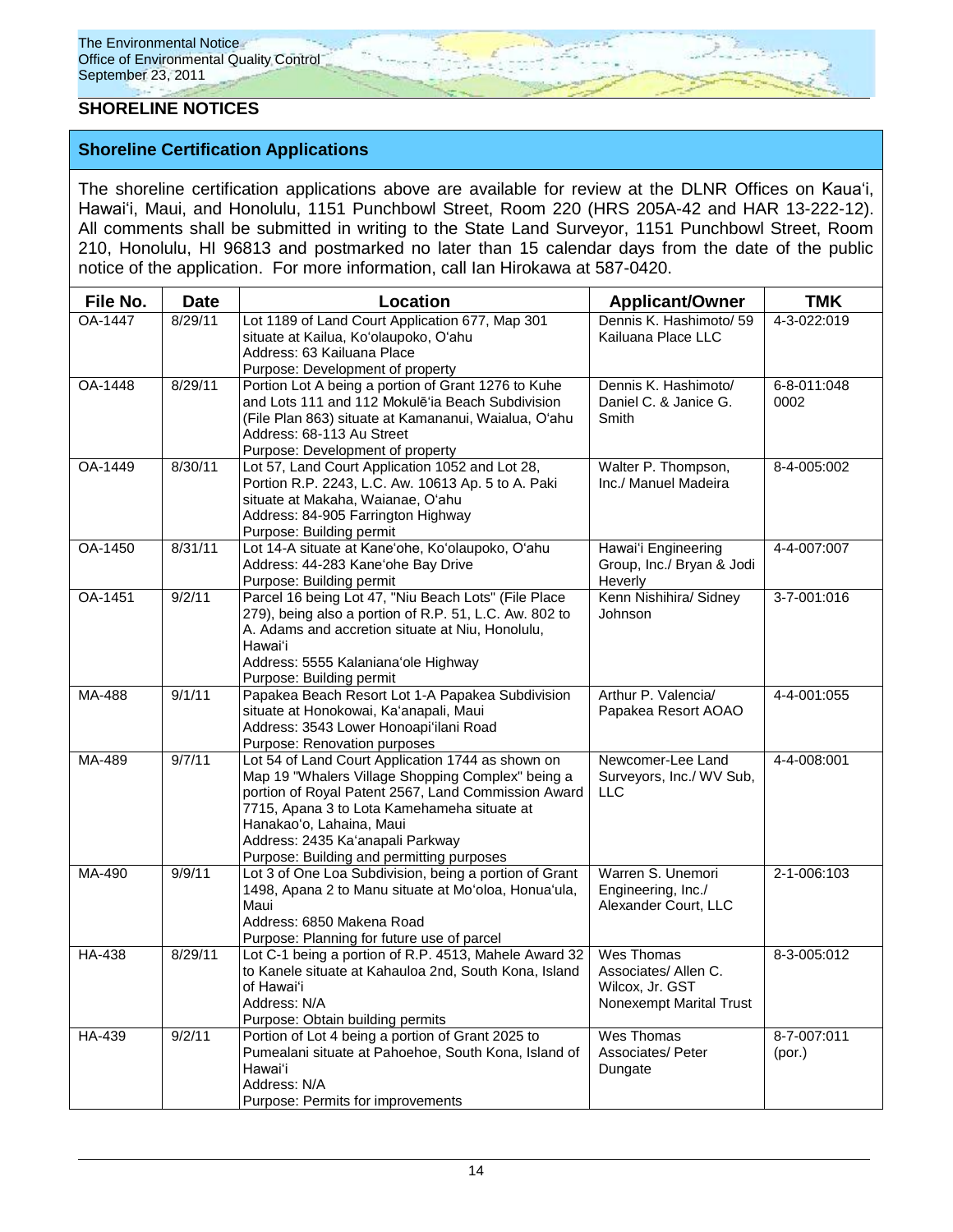### **Shoreline Certifications and Rejections**

The shoreline notices below have been proposed for certification or rejection by DLNR (HRS 205A-42 and HAR 13-222-26). Any person or agency who wants to appeal shall file a notice of appeal in writing with DLNR no later than 20 calendar days from the date of this public notice. Send the appeal to the Board of Land and Natural Resource, 1151 Punchbowl Street, Room 220, Honolulu, HI 96813.

| File No. | <b>Proposed/Rejected</b>                   | Location                                                                                                                                                                                                                                  | <b>Applicant/Owner</b>                                                                                 | <b>TMK</b>                                           |
|----------|--------------------------------------------|-------------------------------------------------------------------------------------------------------------------------------------------------------------------------------------------------------------------------------------------|--------------------------------------------------------------------------------------------------------|------------------------------------------------------|
| OA-1403  | <b>Proposed Shoreline</b><br>Certification | Mauna Lahilahi Beach Park situate at<br>Waianae-Kai, Wai'anae, O'ahu<br>Address: 85101 C Farrington Highway<br>Purpose: Permits for construction of<br>shoreline protection- breakwater.                                                  | Park Engineering/<br>City and County of<br>Honolulu Department<br>of Parks and<br>Recreation           | 8-5-017:004,<br>005, 006 &<br>$007; 8-1-$<br>018:001 |
| OA-1433  | Proposed Shoreline<br>Certification        | Ld. Ct. App. 1510 situate at Waikiki,<br>Honolulu, O'ahu<br>Address: 2161 Kalia Road<br>Purpose: Development of property                                                                                                                  | Dennis K. Hashimoto/<br>Waikiki Shore, Inc.                                                            | 2-6-004:012                                          |
| OA-1436  | Proposed Shoreline<br>Certification        | Parcel 10 being a portion of R.P. 2225<br>L.C. Aw. 6165, Ap. 1 to Pahana situate at<br>Ka'alea, Ko'olaupoko, O'ahu<br>Address: 47-711 Kamehameha Highway<br>Purpose: Building setback requirement                                         | Jaime F.<br>Alimboyoguen/<br>Robert Cambra                                                             | 4-7-014:010                                          |
| OA-1441  | <b>Proposed Shoreline</b><br>Certification | Lot 319 of Land Court Application 979<br>Map 29 situate at Kahalu'u, Ko'olaupoko,<br>Oʻahu<br>Address: 47-259 Miomio Loop<br>Purpose: Development of property<br>building fence                                                           | Dennis K. Hashimoto/<br>Miriam Kaminaka &<br><b>Burt Kaminaka</b><br><b>Residuary Trust</b>            | 4-7-030:019                                          |
| OA-1442  | <b>Proposed Shoreline</b><br>Certification | Lot 269 (Map 140) of Land Court<br>Application 505 situate at Kailua,<br>Ko'olaupoko, O'ahu<br>Address: 1070 Mokulua Drive<br>Purpose: Permitting purposes                                                                                | Towill, Shigeoka &<br>Associates, Inc./<br>Steven L. Martin                                            | 4-3-006:091                                          |
| OA-1443  | <b>Proposed Shoreline</b><br>Certification | Lot 1313 of Land Court Application 979<br>(Map 467) situate at Kahalu'u,<br>Ko'olaupoko, O'ahu<br>Address: 47-83 Kamehameha Highway<br>Purpose: Building permit                                                                           | Park Engineering/<br>Joseph Meyer                                                                      | 4-7-019:082                                          |
| MA-484   | <b>Proposed Shoreline</b><br>Certification | Lot 18 of the Waiohuli-Keokea Beach<br>Lots Second Series situate at Waiohuli-<br>Keokea, Kihei, Maui<br>Address: 1498 Halama Street<br>Purpose: Irrigation well                                                                          | Akamai Land<br>Surveying, Inc./<br>Vernon Altman                                                       | 3-9-010:016                                          |
| MO-156   | Proposed Shoreline<br>Certification        | Lot A of the Schroll Trust Subdivision<br>being a portion of Royal Patent 7375,<br>Land Commission Award 8214 to Ilae<br>Napohaku situate at Puko'o, Molokai<br>Address: 8702 Kamehameha V Highway<br>Purpose: Shoreline setback purposes | Ronald M. Fukumoto<br>Engineering, Inc./<br>Maud Hill Schroll<br>Pukoo Lagoon<br><b>Property Trust</b> | 5-7-007:087                                          |
| HA-435   | <b>Proposed Shoreline</b><br>Certification | Lot 92-A being a portion of R.P. 7192,<br>L.C. Aw. 8559-B Apanas 17 & 18 to Wm.<br>C. Lunalilo situate at Makahanaloa, South<br>Hilo, Island of Hawai'i<br>Address: 28-283 Sugar Mill Road<br>Purpose: Repair permit                      | Hu Honua Bioenergy,<br>LLC/ Makaloa Farms,<br>LLC                                                      | $2 - 8 - 008:104$                                    |
| KA-355   | Proposed Shoreline<br>Certification        | Portion of "Po'ipu Beach Park" situate at<br>Koloa, Kaua'i<br>Address: 2141 Ho'one Road<br>Purpose: Sewage system work                                                                                                                    | Anthony Crook/<br>County of Kaua'i                                                                     | 2-8-017:001                                          |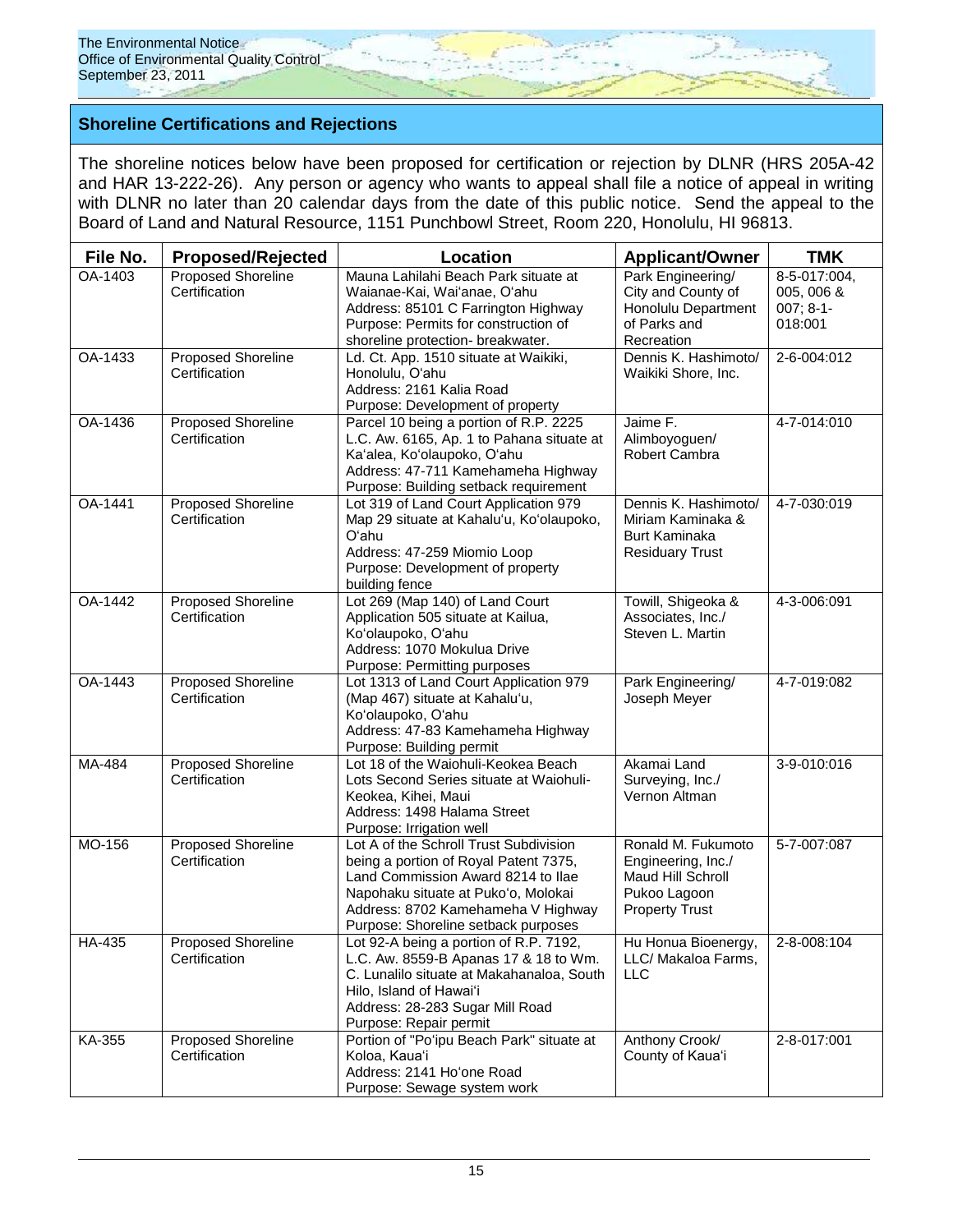## **CONSERVATION DISTRICT USE APPLICATIONS**

Persons interested in commenting on the following Conservation District Use Applications or interested in receiving notification of determinations on Conservation District Use Applications must submit comments and requests to the Department of Land and Natural Resources. Notification requests must include the following information: 1) Name and address of the requestor; 2) The application for which the requestor would like to receive notice of determination; and 3) The date the notice was initially published in the Environmental Notice. Send comments and requests to: Department of Land and Natural Resources, Office of Conservation and Coastal Lands, P.O. Box 621, Honolulu, HI 96809. DLNR will make every effort to notify those interested in the subject CDUAs. However, DLNR is not obligated to notify any person not strictly complying with the above requirements. For more information, please contact the Office of Conservation and Coastal Lands (OCCL) staff listed for the project.

| <b>PROJECT:</b>             |                                                                       |
|-----------------------------|-----------------------------------------------------------------------|
| <b>File No.:</b>            | CDUA MA-3608                                                          |
| <b>Applicant:</b>           | University of Hawai'i, Institute for Astronomy                        |
| <b>Location:</b>            | Haleakala High Altitude Observatories Site, Waiakoa, Makawao, Maui    |
| TMK:                        | $(2)$ 2-2-007:008                                                     |
| <b>Proposed Use:</b>        | Additions to the Las Cumbres Global Telescope Haleakala Observatories |
|                             | Network Node (LCOGT HO Node)                                          |
| 343, HRS determination:     | Exempt pursuant to HAR $§11-200-8$ (6)                                |
| <b>Applicant's Contact:</b> | Charlie Fein, KC Environmental, Inc. (808) 573-1903                   |
| <b>OCCL Staff Contact:</b>  | Michael Cain, (808) 587-0048                                          |

## **FEDERAL NOTICES**

The United States Environmental Protection Agency has made a finding that certain states, the District of Columbia, and the Commonwealth of Puerto Rico have not submitted a complete State Implementation Plan (SIP) that addresses basic program elements of the Clean Air Act (CAA or Act) necessary to implement, maintain, and enforce the 2006 24-hour Fine Particulate Matter (PM2.5) National Ambient Air Quality Standards (NAAQS). The EPA refers to these SIP submissions as ""infrastructure"" SIPs, because they address basic structural requirements specified in section 110(a)(1) and (2) that states must establish that they meet following the promulgation of a new or revised NAAQS. Specifically, the EPA is evaluating whether these states, the District of Columbia, and the Commonwealth of Puerto Rico made complete infrastructure SIP submissions to address the applicable requirements of section 110(a)(2)(A) through (M) necessary to implement the 2006 PM2.5 NAAQS, with the exception of section 110(a)(2)(I), portions of section 110(a)(2)(C) pertaining to nonattainment area requirements and section 110(a)(2)(D)(i)(I). By this action, the EPA is identifying those states, the District of Columbia, and the Commonwealth of Puerto Rico that have failed to make a complete submission for some or all of these specific requirements. The finding of failure to submit for some or all of these specific elements establishes a 24-month deadline for the EPA to promulgate a Federal Implementation Plan (FIP) to address each state's outstanding infrastructure SIP elements unless, prior to that time, the state submits, and the EPA approves, a submission that meets the required elements, or unless the state is already subject to an existing FIP that addresses the SIP deficiency. In Region IX, the State of Arizona failed to submit for section 110(a)(2)(G) and the State of Hawai'i failed to submit for section 110(a)(2)(A)–(C), (D)(i)(II) (PSD prong only), (E)–(H) and (J)–(M). The effective date of this rule is October 11, 2011. For further information please contact David Sanders, Office of Air Quality Planning and Standards, Air Quality Policy Division, Mail Code C539–01, Research Triangle Park, NC 27709; telephone (919) 541– 3356; fax number (919) 541–0824; email address: *[sanders.dave@epa.gov,](mailto:sanders.dave@epa.gov)* for Region IX states, please contact Lisa Hanf, Air Planning Office, EPA Region IX, 75 Hawthorne Street, San Francisco, California 94105 (see, 76 F.R. 55577, September 08, 2011).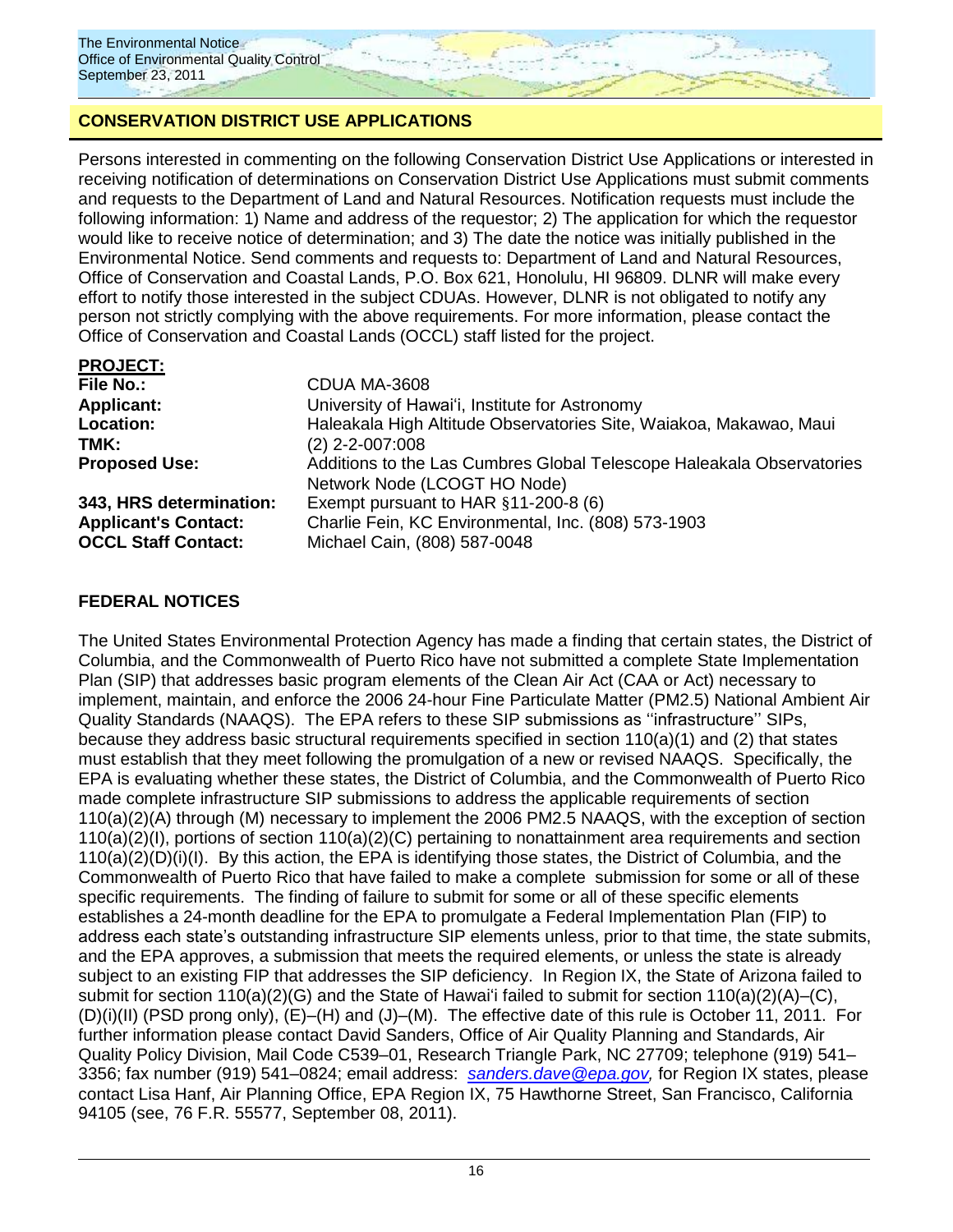### **Notice of Intent To Prepare an Environmental Impact Statement/Overseas Environmental Impact Statement for Military Readiness Activities in the Mariana Islands Training and Testing Study Area and To Announce Public Scoping Meetings**

Pursuant to section 102(2)(c) of the National Environmental Policy Act of 1969, as implemented by the Council on Environmental Quality Regulations (40 Code of Federal Regulations parts 1500–1508), and Executive Order 12114, the Department of the Navy (DoN) announces its intent to prepare an Environmental Impact Statement (EIS)/Overseas Environmental Impact Statement (OEIS) to evaluate the potential environmental effects associated with maintaining military readiness training and research, development, testing, and evaluation (hereafter referred to as ""training and testing"") activities conducted in the Mariana Islands Training and Testing (MITT) EIS/OEIS Study Area. The MITT Study Area includes the existing Mariana Islands Range Complex (MIRC), additional areas on the high seas, and a general transit corridor between Hawai"i to MITT where training and testing activities may occur. The MIRC is the only major Navy range complex in the Study Area. The DoN is preparing this EIS/OEIS to renew current regulatory permits and authorizations, address current training and testing not covered under existing permits and authorizations, and to obtain those permits and authorizations necessary to support force structure changes and emerging and future training and testing requirements including those associated with new platforms and weapons systems within the MITT Study Area, starting in 2015, thereby ensuring critical Department of Defense (DoD) requirements are met. The DoN will invite the National Marine Fisheries Service, United States (U.S.) Fish and Wildlife Service (Pacific Islands Fish and Wildlife Office), and U.S. Air Force, to be cooperating agencies in preparation of the EIS/OEIS. Five public scoping meetings will be held between 5 and 8 p.m. on: (1) Thursday, September 22, 2011, at the University of Guam, Leon Guerrero School of Business and Public Administration Building, Anthony Leon Guerrero Multi-Purpose Room 129, Mangilao, Guam 96923; (2) Friday, September 23, 2011, at the Southern High School Cafeteria, #1 Jose Perez Leon Guerrero Drive, Santa Rita, Guam 96915; (3) Monday, September 26, 2011, at the Multi-Purpose Center in Susupe, Saipan 96950; (4) Tuesday, September 27, 2011, at the Tinian High School Cafeteria, San Jose Village, Tinian, MP 96952; and (5) Thursday, September 29, 2011, at the Sinapalo Elementary School Cafeteria, Sinapalo I, Songsong Village, Rota, MP 96951. Each of the five scoping meetings will consist of an informal, open house session with information stations staffed by DoN representatives. Meeting details will be announced in local newspapers. Additional information concerning meeting times will be available on the EIS/OEIS Web page located at: *[http://www.mitt-eis.com.](http://www.mitt-eis.com/)* For further information contact Ms. Nora Macariola-See, Naval Facilities Engineering Command, Pacific, Attention: MITT EIS/OEIS, 258 Makalapa Drive, Suite 100, Building 258, Floor 3, Pearl Harbor, Hawai"i 96860–3134 (see, 76 F.R. 55653, September 08, 2011, and 76 F.R. 57721, September 16, 2011).

### **Notice of Availability of a Draft Supplemental Environmental Impact Statement/Supplemental Overseas Environmental Impact Statement for the Surveillance Towed Array Sensor System Low Frequency Active Sonar**

Pursuant to Section 102(2) of the National Environmental Policy Act of 1969 as implemented by the Council on Environmental Quality regulations (40 CFR parts 1500–1508) and Executive Order 12114 (Environmental Effects Abroad of Major Federal Actions), the Department of the Navy (DoN) has prepared and filed with the U.S. Environmental Protection Agency (USEPA) a Draft Supplemental Environmental Impact Statement/Supplemental Overseas Environmental Impact Statement (Draft SEIS/SOEIS) to provide supplemental analyses for the DoN"s employment of Surveillance Towed Array Sensor System Low Frequency Active (SURTASS LFA) sonar systems. USEPA published their notice of availability of the SURTASS LFA sonar draft supplement on August 19, 2011 (EIS No. 20110269). Public comment period will end on October 17, 2011. Written comments on the SURTASS LFA Sonar Draft SEIS/SOEIS should be addressed to: Chief of Naval Operations, Code N2/N6F24, c/o SURTASS LFA Sonar SEIS/SOEIS Program Manager, 4100 Fairfax Drive, Suite 730, Arlington, Virginia 22203; or e-mail: *[eisteam@mindspring.com](mailto:eisteam@mindspring.com)*. For further information contact Chief of Naval Operations, Code N2/N6F24, c/o SURTASS LFA Sonar SEIS/SOEIS Program Manager, 4100 Fairfax Drive, Suite 730, Arlington, Virginia 22203; or e-mail: *[eisteam@mindspring.com](mailto:eisteam@mindspring.com)*. The proposed action is the DoN"s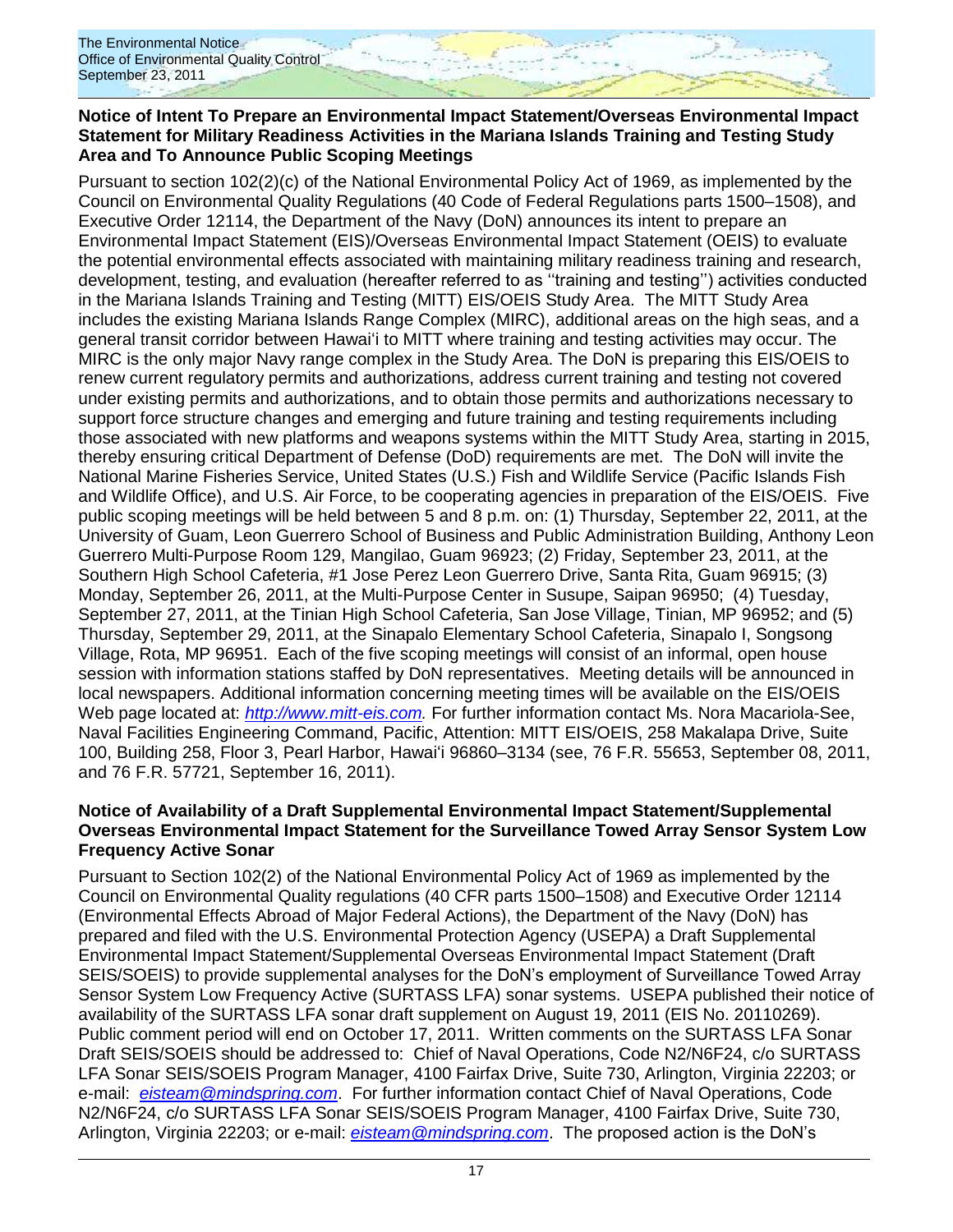employment of up to four SURTASS LFA sonar systems in the oceanic areas of the Pacific, Atlantic, and Indian Oceans, and the Mediterranean Sea. The Draft SEIS/SOEIS has been distributed to various Federal, state, and local agencies, as well as other interested individuals and organizations. In addition, copies of the Draft SEIS/SOEIS have been distributed to the following regional libraries for public review: (1) Los Angeles Public Library, Malabar Branch, 2801 Wabash Ave, Los Angeles, CA 90033; (2) San Diego Public Library, 820 E St., San Diego, CA 92101–6478; (3) California State Library, Sutro Library, 480 Winston Drive, San Francisco, CA 94132; (4) San Francisco Public Library, 100 Larkin St. (at Grove), San Francisco, CA 94102; (5) Hawai"i Documents Center, Hawai"i State Library, 478 South King St., Honolulu, Hawai"i 96813; (6) Kaneʻohe Public Library, 45–829 Kamehameha Highway, Kaneʻohe, Hawai"i 96744; (7) Hilo Public Library, 300 Waianuenue Ave., Hilo, Hawai"i 96720; (8) Wailuku Public Library, 251 High St., Wailuku, Hawai"i 96793; (9) Līhu"e Public Library, 4344 Hardy St., Līhu"e, Hawai"i 96766; (10) Boston Public Library, 700 Boylston St., Copley Square, Boston, MA 02116; (11) Norfolk Public Library, Kirn Memorial Library, 301 East City Hall Ave., Norfolk, VA 23510; (12) Virginia Beach Public Library, 4100 Virginia Beach Blvd., Virginia Beach, VA 23452; (13) Seattle Public Library, 1000 Fourth Ave., Seattle, WA 98104; and (14) Martin Luther King Memorial Library, 901 G St., NW., Washington, DC 20001. An electronic copy of the Draft SEIS/ SOEIS is available for public viewing and download at: *[http://www.surtasslfaeis.com/.](http://www.surtasslfaeis.com/)* Single CDs and copies of the Draft SEIS/SOEIS and Executive Summary are available upon request by contacting: SURTASS LFA Sonar EIS Program Manager, 4100 Fairfax Drive, Suite 730, Arlington, VA 22203; or e-mail: *[eisteam@mindspring.com.](mailto:eisteam@mindspring.com)* Federal, State, and local agencies and interested parties are invited and urged to provide written comments, which can be submitted by mail to: SURTASS LFA Sonar EIS Program Manager, 4100 Fairfax Drive, Ste 730, Arlington, VA 22203; or e-mail: *eisteam@mindspring.com.* All written comments must be postmarked by Monday, October 17, 2011, to ensure that they become part of the official record. No public hearings or meetings are planned. All timely comments will be addressed in the Final SEIS/SOEIS (see, 76 F.R. 56407, September 13, 2011).

## **Western Pacific Regional Fishery Management Council; Public Meeting**

The Western Pacific Regional Fishery Management Council (Council) will convene a meeting of the Hawai"i Members of its Non-Commercial Fisheries Advisory Committee, Hawai"i Members of its Advisory Panel, and Hawai"i Members of its Bottomfish Advisory Review Board in Honolulu, Hawai"i, to provide comments on two items on which the Council is expected to take action at its 152nd Council Meeting to be held between October 19–22. The meeting will be held on Wednesday, September 28, 2011 from 10 a.m. to 4 p.m., with the following agenda: (1) Introduction; (2) Recommendations for non-Deep 7 bottomfish management unit species Annual Catch Limit and Accountability Measures; (3) Recommendations on Hawai"i Non-Commercial Data Collection; (4) Public Comment; and (5) Closure of meeting. The meeting will be held at the Council Office Conference Room, 1164 Bishop St., Suite 1400, Honolulu, Hawai"i; telephone: (808) 522–8220. For further information contact Kitty M. Simonds, Executive Director at (808) 522–8220 (see, 76 F.R. 56405, September 13, 2011).